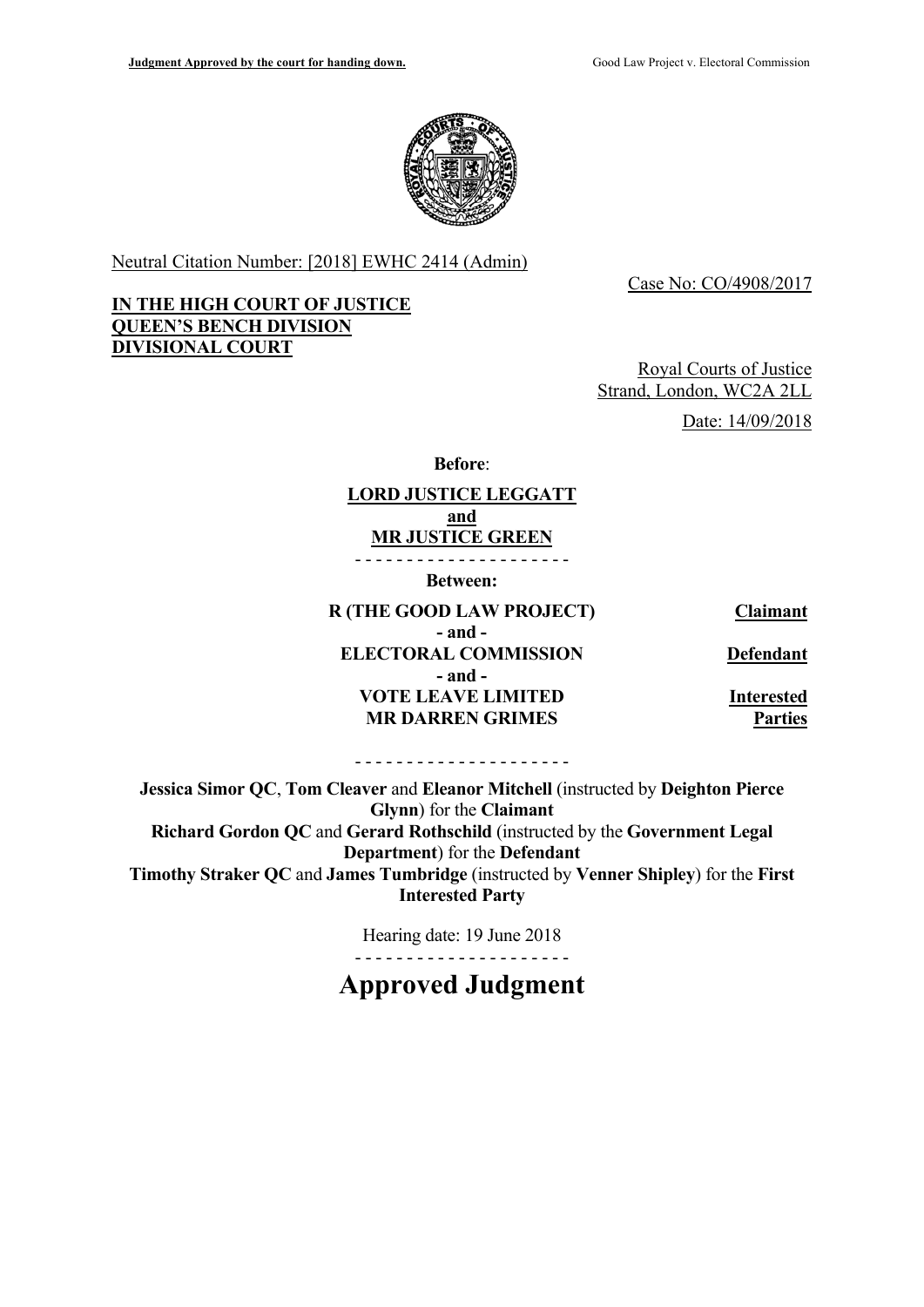# **LORD JUSTICE LEGGATT (giving the judgment of the court):**

 another campaigner for a 'leave' outcome of the referendum called Mr Darren Grimes. 1. The issue in this case is whether the Electoral Commission (the statutory body responsible for overseeing elections and referendums in the UK) has correctly interpreted the law which limited spending by participants in connection with the referendum held in June 2016 on whether or not the UK should remain a member of the European Union. More particularly, the issue is whether the Electoral Commission was correct to conclude that, on the proper interpretation of the legislation, certain payments made by Vote Leave Limited were not "referendum expenses" incurred by Vote Leave but only donations made by Vote Leave to meet expenses incurred by

# **The relevant legislation**

- 2. The law governing the conduct of the 2016 referendum is contained in the Political Parties, Elections and Referendums Act 2000 ("PPERA") as modified by the European Union Referendum Act 2015 ("EURA"). That legislation imposed restrictions on the level of expenses which any individual or body campaigning for either outcome of the referendum was permitted to incur.
- definition of "referendum expenses", which is at the centre of the dispute in this case. 3. Pursuant to section 117(1) of PPERA, the total "referendum expenses" incurred by or on behalf of any individual or body during the "referendum period" could not lawfully exceed £10,000, unless they were a "permitted participant". For an individual or body that was not a permitted participant knowingly to exceed this spending limit was a criminal offence: see section 117(2) and (3) of PPERA. We will set out later the The "referendum period" ended on the date of the referendum, 23 June 2016: see Schedule 1, para 1 of EURA.
- in the UK or a body carrying on its activities in the UK could become a "permitted 4. Under sections 105 and 106 of PPERA, an individual registered in an electoral register participant" simply by giving a notification to the Electoral Commission. Where the notification was given by a body, it had to include the name of the person who would be responsible for compliance on the part of that body with the financial controls contained in the legislation.
- public funds: see section 110. Each designated organisation was also permitted to incur referendum expenses during the referendum period up to a limit of £7 million; for any 5. Pursuant to section 108 of PPERA, one permitted participant was designated as representing those campaigning for each of the two possible outcomes of the referendum. The organisation designated as representing those campaigning for a 'leave' outcome was Vote Leave Limited. Each designated organisation was entitled to receive some assistance from the state including a grant of up to  $£600,000$  from other permitted participant, the limit was £700,000: see section 118(1) and Schedule 14 of PPERA, as amended by Schedule 1, para 25(2) of EURA. Incurring any referendum expenses in excess of the applicable limit could give rise to a criminal offence under section 118(2) and (3) of PPERA.
- 6. There were also restrictions (imposed by section 119 and Schedule 15 of PPERA) on donations to permitted participants. The main restrictions were a prohibition on accepting donations from anyone who was not a "permissible donor" and a requirement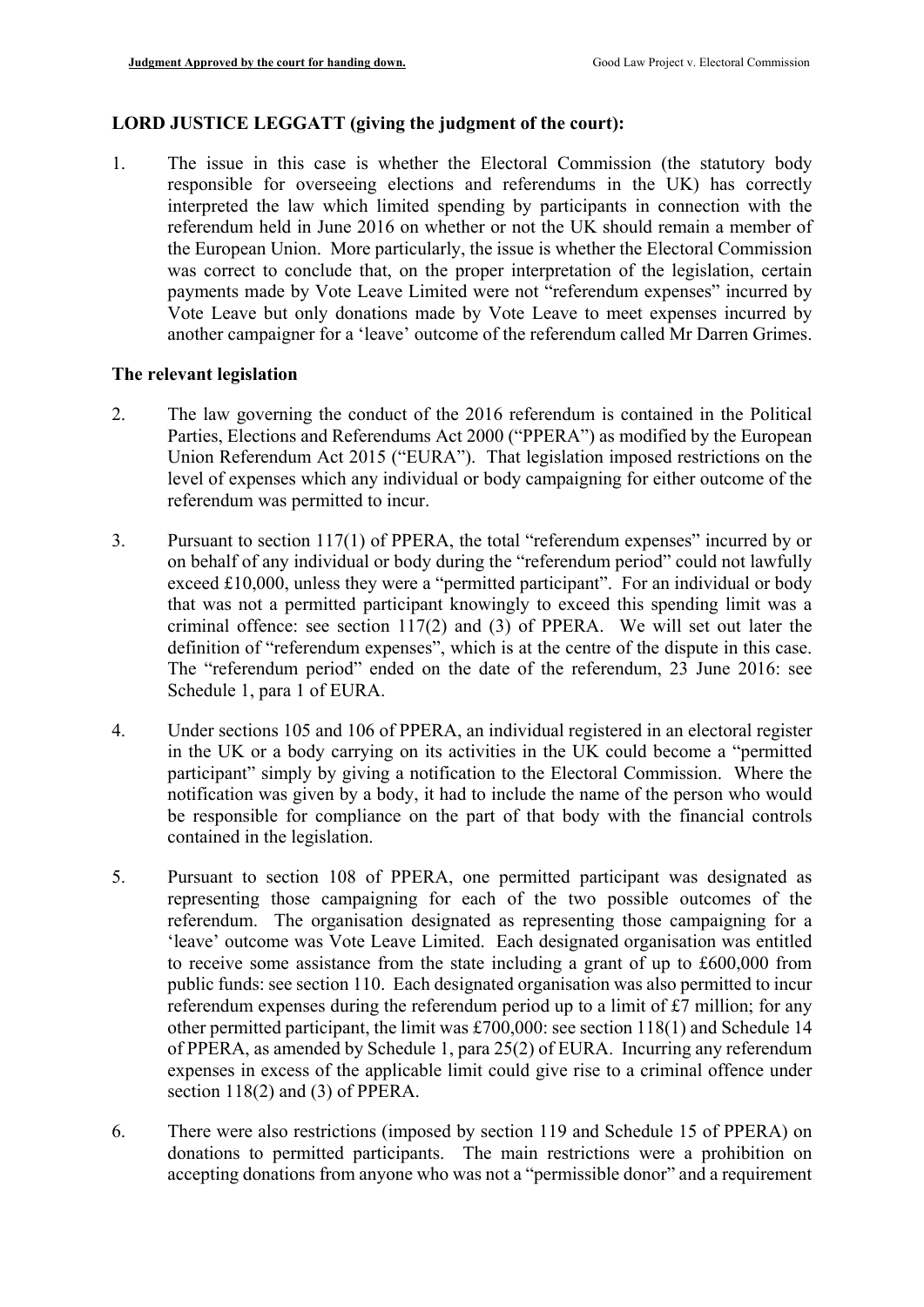that any donation exceeding £7,500 be accompanied by a declaration confirming the donor's identity. Broadly speaking, permissible donors, like permitted participants, had to be individuals registered in an electoral register in the UK or bodies carrying on their activities wholly or mainly in the UK.

- by or on behalf of a permitted participant during any referendum period, the see section 120(2) and Schedule 15, paras 9 to 11. Again, failure to comply with these 7. Under sections 120 and 122 of PPERA, where any referendum expenses are incurred "responsible person" is obliged to make a return and deliver it to the Electoral Commission within six months after the end of the period. Amongst other information, this return must contain (i) a statement of all payments made in respect of referendum expenses incurred by or on behalf of the permitted participant during the referendum period and (ii) a statement of relevant donations received in respect of the referendum: requirements may constitute a criminal offence: see section 122(4) of PPERA.
- 8. Under section 145 of PPERA, the Electoral Commission has a duty to monitor and take all reasonable steps to secure compliance with the restrictions and other requirements imposed by the above-mentioned provisions. The Commission has investigatory powers and powers to impose civil sanctions for offences committed by breaches of the restrictions and other requirements imposed by the legislation.

#### **Legislative history**

 Electoral Commission (para 12.50). The Neill Committee advised, however, that it 9. Spending limits at elections in the UK are of long standing. Spending limits for referendums, like referendums themselves, are a much more recent creation. The Referendum Act 1975 contained no provision limiting expenses or payments. Nor did the Referendums (Scotland and Wales) Act 1997. The subject was considered by the Committee on Standards in Public Life, chaired by Lord Neill of Bladen QC, in its *Fifth Report on the Funding of Political Parties in the United Kingdom*, issued in October 1998. This report recommended that individuals and organisations that wished to incur "referendum expenses" of £25,000 or more should be required to register with the would be impracticable to try to limit spending on referendum campaigns. In the Committee's view (para 12.46):

> "The number of individuals and organisations involved would often be too large. The time-scale would often be too short. Adequate accounting procedures would often be impossible to put in place. The administrative apparatus required would resemble one of Heath Robinson's most outlandish contraptions – and would almost certainly not work."

 to ensure a level playing field between those urging one outcome of a referendum and practicable that spending limits should operate, in a similar way as at elections, to 10. The Government responded to the report in a White Paper on *The Funding of Political Parties in the United Kingdom*, published in July 1999. While adopting many of the Neill Committee's proposals, the Government rejected its advice on spending limits. The Government accepted that it was not possible, by the imposition of spending limits, those urging the other. Nevertheless, the Government considered it desirable and discourage excessive spending by political parties and others and to ensure that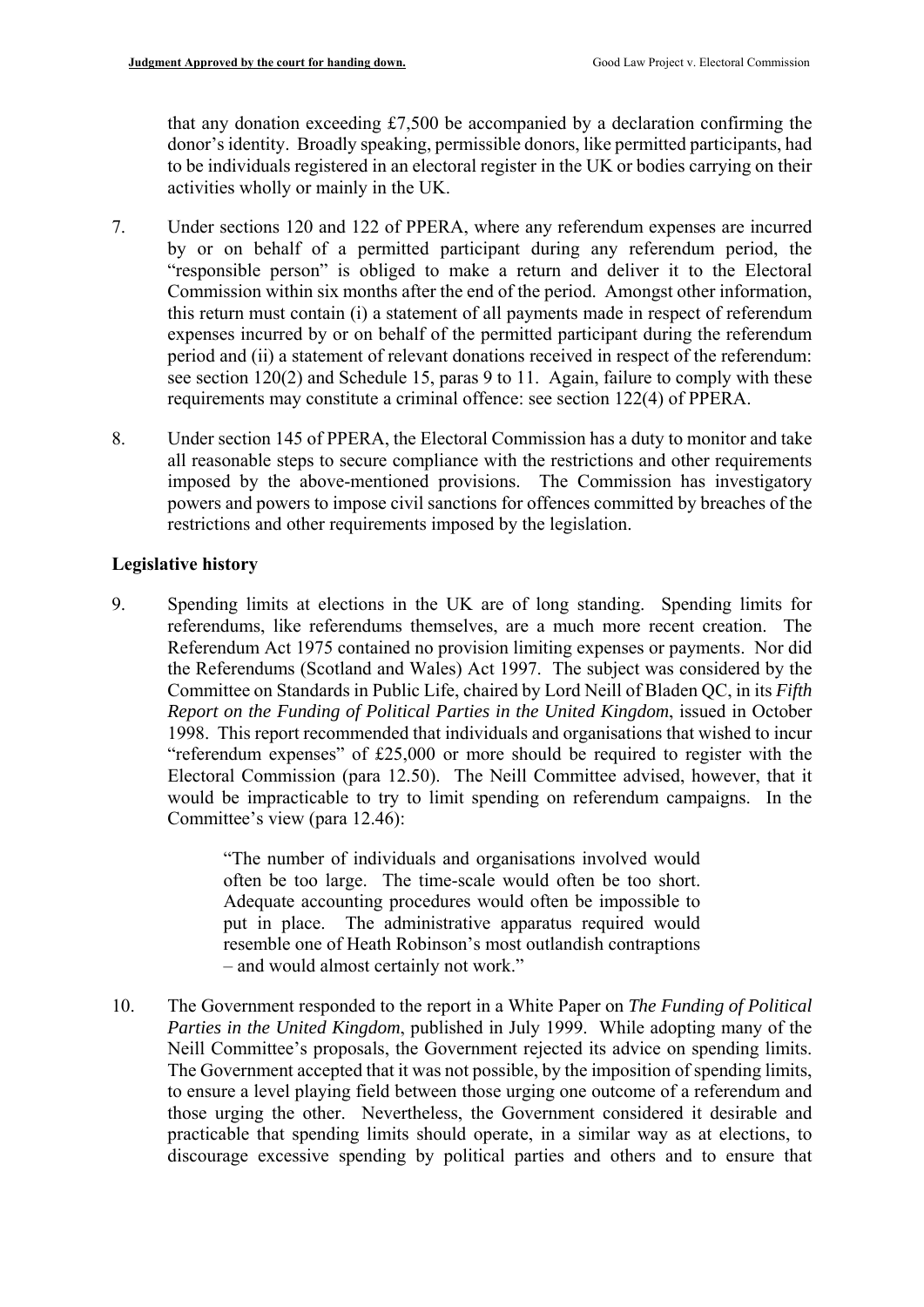individual organisations do not obtain disproportionate attention for their views because of the wealth behind them (para 1.14).

11. It is common ground that this is the underlying purpose of the restrictions on referendum expenses imposed by PPERA and EURA.

# **The AIQ Payments**

- 12. The subject matter of this claim is a series of transactions involving three parties: (i) Vote Leave; (ii) Mr Darren Grimes, a permitted participant who was also campaigning for a 'leave' outcome of the 2016 referendum; and (iii) AggregateIQ Data Services Limited ("AIQ"), a Canadian firm specialising in online advertising. Three payments are in issue, totalling £620,000, as follows: (i) £400,000 paid on or about 16 June 2016; (ii)  $\text{\pounds}40,000$  paid on 20 June 2016; and (iii)  $\text{\pounds}180,000$  paid on 21 June 2016. All three payments were made by Vote Leave to AIQ to pay for advertising services purchased from AIQ by Mr Grimes.
- 13. The following account of the transactions is based principally on emails exchanged between Vote Leave and Mr Grimes which were disclosed in these proceedings.
- 14. Some time before 9 June 2016 Vote Leave was informed that a third party donor wished more than £500,000. Vote Leave reported receiving the donation (of £1 million) on 13 to make a substantial donation to it. When calculating its financial position on that date, Vote Leave concluded that this donation, when received, could not be spent without taking Vote Leave above its  $£7$  million spending limit for the referendum campaign by June 2016.
- 15. Some time before 13 June 2016 Vote Leave suggested to Mr Grimes that it might donate funds to him. On 13 June 2016 Mr Grimes sent an email to Vote Leave stating that "Beleave", an unincorporated association set up by him to campaign for a leave outcome, would be "very interested in working with data specialists and analysts like those at [AIQ]" and that it would be very helpful if Vote Leave could send the proposed donation directly to AIQ so that work could begin sooner.
- 16. On 14 June 2016 Vote Leave's Operations Director sent an email to Mr Grimes confirming its offer to make a donation to his campaign of £400,000 and seeking his instructions as to where the money should go. Mr Grimes replied on 16 June 2016 requesting that the money be paid directly to AIQ and giving the relevant bank account details. The transfer was duly made by Vote Leave.
- 17. On 17 June 2016 Vote Leave offered "a further donation to BeLeave" of £40,000. Mr Grimes replied asking for the money to be "sent directly to AIQ at the account in our previous correspondence". The sum was paid by Vote Leave to AIQ on 20 June 2016.
- 18. On 21 June 2016 Vote Leave's Operations Director sent an email to Mr Grimes saying that Vote Leave was in a position to make another donation of £181,000 if he would like it. Mr Grimes replied confirming that he would be able to use the funds and asking for £180,000 to be transferred to AIQ and £1,000 to his own account for travel expenses. These payments were made the same day.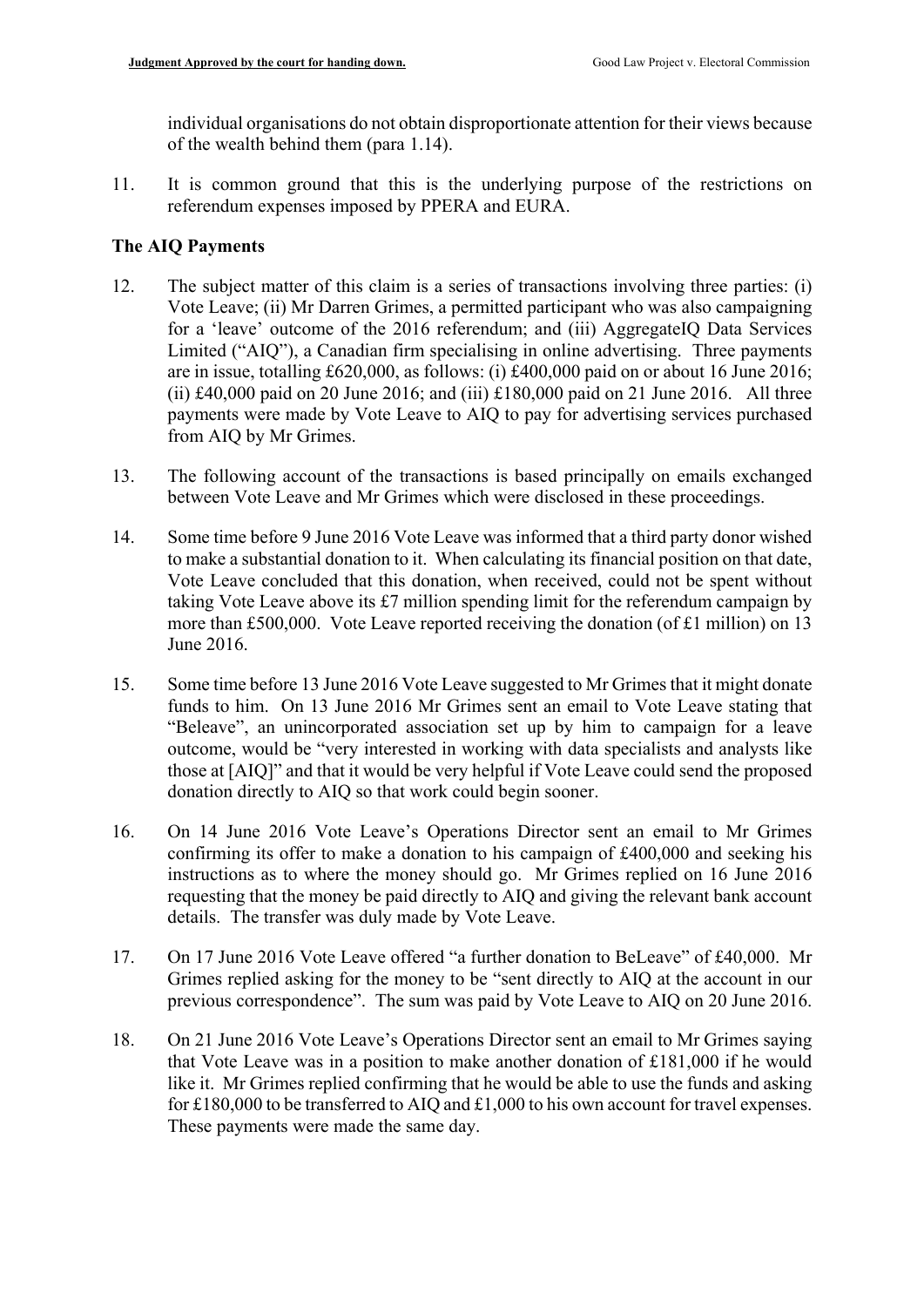- 19. Between 14 and 21 June 2016 Mr Grimes, as "Chair" of BeLeave, entered into four written agreements with AIQ under which AIQ agreed to provide a "targeted social, video and display media campaign" on behalf of BeLeave. (As BeLeave was an unincorporated association with no legal personality, these contracts were in law made with Mr Grimes.) Invoices for these services were rendered by AIQ to Mr Grimes and paid with the money which Vote Leave had transferred to AIQ for that purpose.
- 20. The three payments made by Vote Leave to AIQ (which we will refer to for short as "the AIQ Payments") were reported to the Electoral Commission in the return made by Mr Grimes both as donations received by him and as payments made in respect of referendum expenses incurred by him or on his behalf. The AIQ Payments were not included in the return made by Vote Leave in respect of its referendum expenses.

# **The present proceedings**

- 21. In February and March 2017 the Electoral Commission conducted assessments of the campaign spending returns of Vote Leave and of Mr Grimes. These assessments included consideration of their spending in connection with services provided by AIQ. The Electoral Commission concluded that there were no reasonable grounds to suspect that there had been any incorrect reporting of campaign spending or donations.
- into the spending of Vote Leave and of Mr Grimes. The claimant is an interest group Commission misinterpreted the applicable legislation in concluding that the AIQ 22. The present proceedings were begun by the claimant in October 2017 to challenge that conclusion and the decision of the Electoral Commission not to open an investigation whose legal costs in bringing the claim have been financed by crowdfunding. Four grounds for seeking judicial review were advanced. Following an oral hearing, the court gave permission to proceed with one ground only: see the judgment dated 23 March 2018 at [2018] EWHC 602 (Admin). This ground is that the Electoral Payments did not constitute referendum expenses incurred by Vote Leave and hence did not count towards the limit of £7 million on referendum expenses which Vote Leave was permitted to incur during the referendum period.
- campaign spending in connection with the referendum was complied with may be that the court has no concern with any political implications or perceived implications Commission (itself an independent body) has correctly interpreted the relevant law. In emphasised that at the substantive hearing it was essential to focus solely on the legal 23. Anyone who follows current affairs in this country knows that the 2016 referendum campaign is still an emotive subject. For groups with a political interest in its outcome such as the claimant and Vote Leave the question whether the law that governed perceived as having political and not merely legal significance. It goes without saying of that question. Nor is it concerned with the motivations of the parties or the morality of their conduct. Its sole concern in this case is to determine whether the Electoral the judgment given following the permission hearing, the court found it necessary to remind those representing the claimant and Vote Leave of this fact. The court issues and that the court would not be assisted by any forensic points which were not strictly confined to those issues.
- 24. We are grateful that this request was heeded. At the hearing the case was properly and very well argued on behalf of the claimant by Ms Simor QC and on behalf of Vote Leave by Mr Straker QC.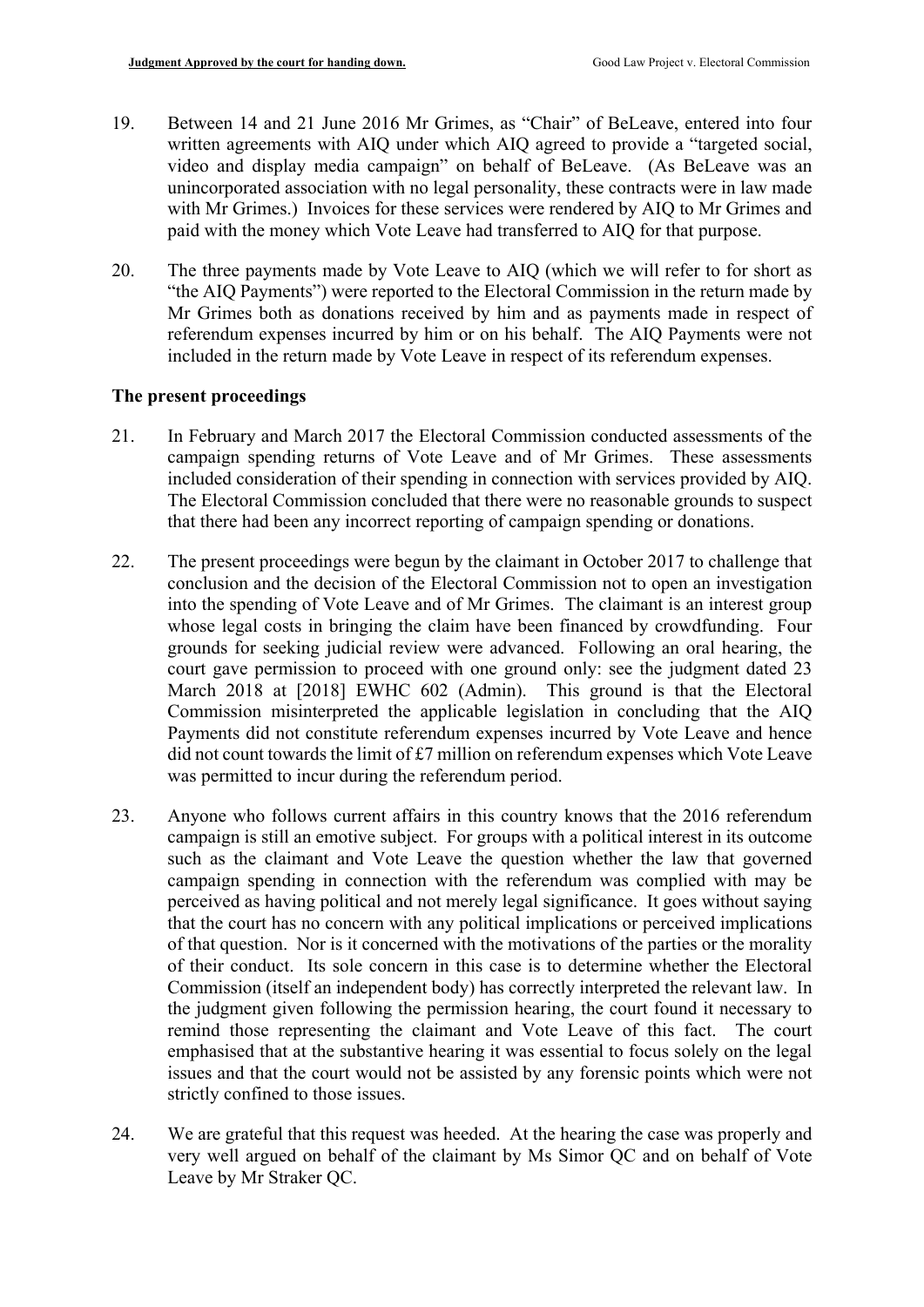#### **The Electoral Commission's subsequent report**

 taken place. In its report the Electoral Commission found that Vote Leave and Mr on a different legal basis from that challenged by the claimant. The question of 25. After these proceedings were begun, the Electoral Commission carried out an assessment review and decided that it would, after all, open an investigation into the spending of Vote Leave and of Mr Grimes. The report of that investigation was published on 17 July 2018, after the substantive hearing of the present claim had already Grimes committed criminal offences by breaking the campaign finance rules in a number of respects, including in their reporting of the AIQ Payments in issue in this action. As we will explain, however, the Electoral Commission has made these findings interpretation raised in these proceedings therefore remains relevant.

# **The definition of "referendum expenses"**

 Payments were "referendum expenses". "Referendum expenses" are defined in section 26. It is the claimant's case that on the proper interpretation of the legislation the AIQ 111(2) of PPERA to mean:

> "expenses incurred by or on behalf of any individual or body which are expenses falling within Part I of Schedule 13 and incurred for referendum purposes."

 following list." A list of matters is then set out which includes "Advertising of any nature (whatever the medium used)". The third element of the definition is that the expenses are incurred "for referendum purposes". That phrase is itself defined in It can be seen that this definition has three elements. The first is that "expenses" are "incurred" by or on behalf of an individual or body. Second, those expenses must fall within Part I of Schedule 13. Part I of Schedule 13 of PPERA is headed "Qualifying Expenses" and covers "expenses incurred in respect of any of the matters set out in the section  $11(3)$  to mean:

- "(a) in connection with the conduct or management of any campaign conducted with a view to promoting or procuring a particular outcome in relation to any question asked in the referendum, or
- (b) otherwise in connection with promoting or procuring any such outcome."
- 27. The central issue in dispute is whether the AIQ Payments described above were "expenses incurred" by Vote Leave. At the permission hearing it was common ground that, if they were, then the expenses in question were "referendum expenses". Thus, it was not in dispute that, if expenses were incurred by Vote Leave, they were incurred in respect of one of the matters included in the list set out in Part I of Schedule 13 (namely, advertising) and "for referendum purposes" as defined in section 111(3).
- 28. At the substantive hearing the Electoral Commission advanced a further argument that, even if Vote Leave incurred expenses in making the AIQ Payments, those expenses were not incurred "in respect of" advertising, so that the second element of the definition of "referendum expenses" was not satisfied. We will consider that argument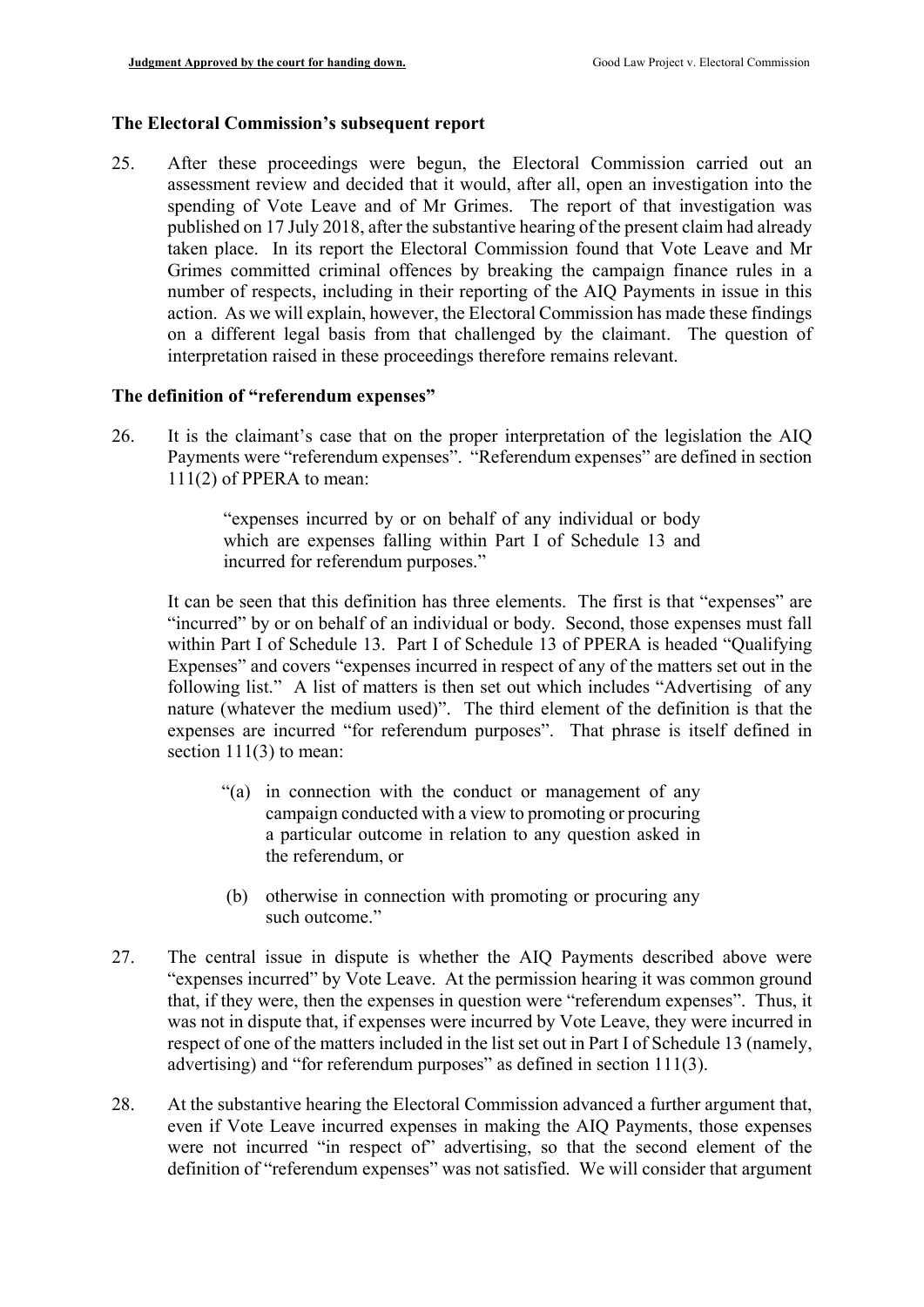in due course. The main issue remains the correct interpretation of the first element of the definition: what is the meaning of "expenses incurred" by or on behalf of an individual or body, as that phrase is used in section 111(2) of PPERA?

#### **Common plan expenses**

- 29. Before we address this question, we must mention one other concept used in the legislation.
- 30. Para 22 of Schedule 1 to EURA makes provision for expenses incurred by persons "acting in concert". Pursuant to para  $22(1)$ , these provisions apply where:

"(a) referendum expenses are incurred by or on behalf of an individual or body during the referendum period for the referendum, and

(b) those expenses are incurred in pursuance of a plan or other arrangement by which referendum expenses are to be incurred by or on behalf of –

- (i) that individual or body, and
- (ii) one or more other individuals or bodies,

with a view to, or otherwise in connection with, promoting or procuring a particular outcome in relation to the question asked in the referendum"

 having been incurred by or on behalf of each individual or body which was a party to Referendum expenses which satisfy these requirements are labelled "common plan expenses": see para 22(2). As a general rule, common plan expenses are treated as the "plan or other arrangement": see para 22(3). But if one of the individuals or bodies involved was a designated organisation, all such common plan expenses are to be treated as having been incurred by the designated organisation only: see para 22(5).

- permission to proceed with this ground on the basis that it did not raise a question of Payments in issue in these proceedings) was incurred in pursuance of a common plan with Vote Leave and should therefore have been treated as incurred by Vote Leave by 31. One of the grounds on which the claimant originally sought judicial review was that the AIQ Payments were made in respect of "common plan expenses" incurred in pursuance of a plan or other arrangement between Vote Leave and Mr Grimes. The court refused law and turned entirely on questions of fact which the Electoral Commission would be considering in the course of the investigation which it had by then opened. In the event, in its report published on 17 July 2018 the Commission has concluded that spending reported by Mr Grimes in a total sum of £675,315.18 (which includes the three AIQ reason of the provisions of Schedule 1, para 22 of EURA.
- than it was. But it remains necessary to determine the meaning of that phrase and 32. In view of that finding, the question whether the Electoral Commission has interpreted the meaning of "referendum expenses" correctly is now of less practical importance whether the Electoral Commission was right to conclude that, unless caught by the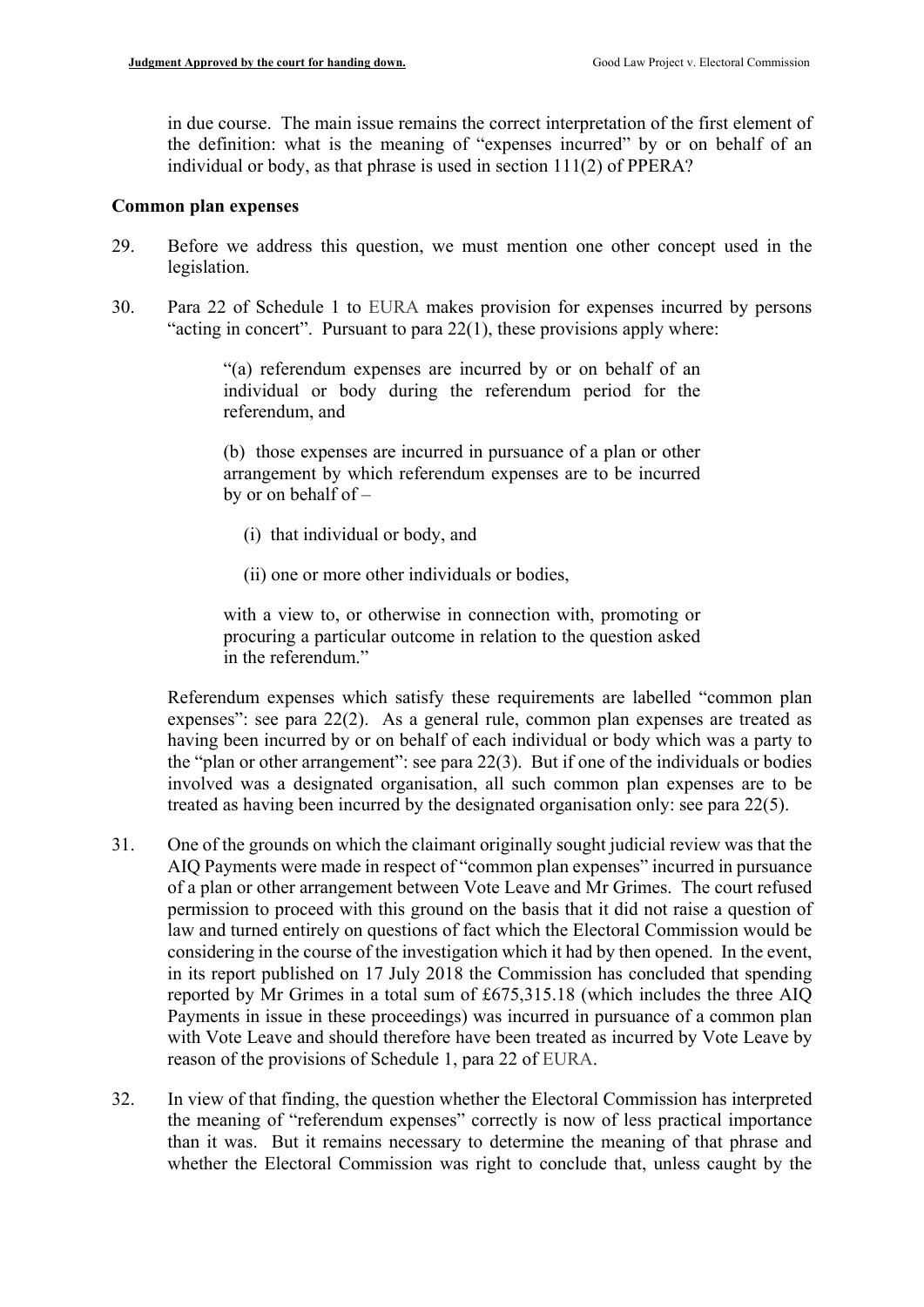common plan provisions, the three AIQ Payments totalling £620,000 were not referendum expenses incurred by or on behalf of Vote Leave.

#### **Statutory interpretation**

- The basic principles are that the words of the statute should be interpreted in the sense 33. Save for one point, there is no dispute about the principles of statutory interpretation. which best reflects their ordinary and natural meaning and accords with the purposes of the legislation. It is generally reasonable to assume that language has been used consistently by the legislature so that the same phrase when used in different places in a statute will bear the same meaning on each occasion – all the more so where the phrase has been expressly defined.
- subjected to a penalty particularly a criminal penalty except on the basis of clear law. As noted earlier, incurring referendum expenses in excess of the prescribed limit correctly are potentially criminal offences. In these circumstances counsel for the Electoral Commission and Vote Leave both submitted that the definition of 34. It is also generally reasonable to assume that Parliament intended to observe what *Bennion on Statutory Interpretation* ( $7<sup>th</sup>$  Edn, 2017) in section 27.1 calls the "principle" against doubtful penalisation". This is the principle that a person should not be and, in the case of a permitted participant, failing to report referendum expenses "referendum expenses" should be construed strictly and any ambiguity or doubt about its meaning resolved in favour of the narrower interpretation so as to avoid doubtful penalisation.
- of statutory interpretation as one of last resort. Other authorities confirm, however, that 35. In response, counsel for the claimant cited *R (Junttan Oy) v Bristol Magistrates' Court*  [2003] UKHL 55; [2003] ICR 1475, para 84, where Lord Steyn described this principle that description of the principle understates its continued vitality: see e.g. *R v Dowds* [2012] EWCA Crim 281; [2012] 1 WLR 2576, paras 37-38. We think the position was fairly stated by Sales J in *Bogdanic v Secretary of State for the Home Department* [2014] EWHC 2872 (QB), para 48, when he said:

 "The principle of strict interpretation of penal legislation is one among many indicators of the meaning to be given to a legislative provision. It is capable of being outweighed by other objective indications of legislative intention, albeit it is itself an indicator of great weight."

#### **The competing interpretations**

 "referendum expenses" in section 111(2) of PPERA quoted at para 26 above. The claimant submitted that this interpretation is consistent both with the ordinary 36. We turn to the question of what is meant by "expenses incurred" in the definition of claimant's case is that in the definition the term "expense" means no more than an outflow of economic benefit and that to "incur" an expense simply means to bring upon oneself an expense or render oneself liable to an expense. Thus, "expenses" may be "incurred" by voluntarily making a payment which diminishes a person's assets as well as by assuming an obligation or liability to make such a payment. Counsel for the dictionary meanings of the words and with the purpose of the legislation.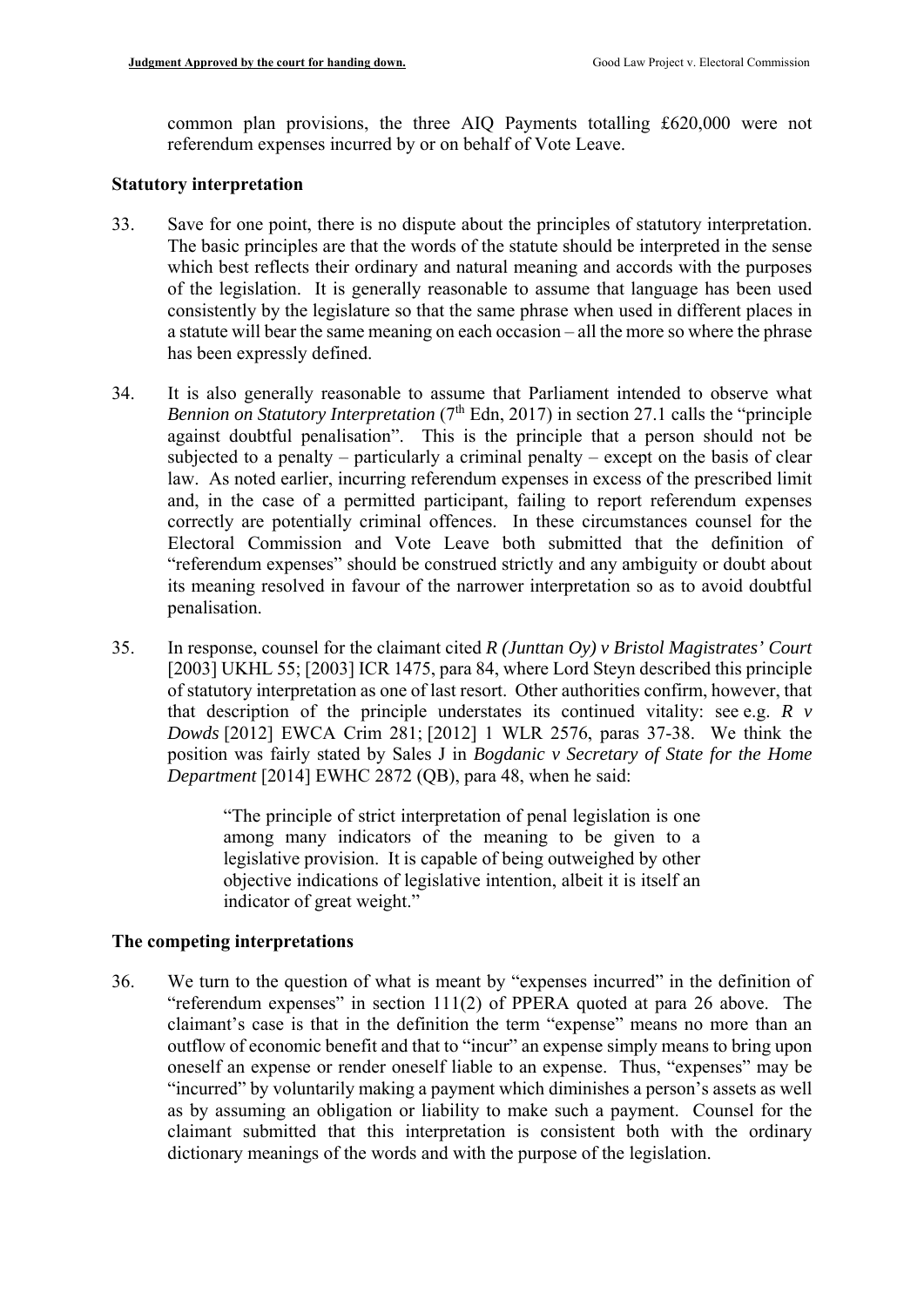- or on behalf of Vote Leave, as the only liabilities incurred were incurred by Mr Grimes from AIQ. No contractual liability was incurred by Vote Leave. 37. Counsel for Vote Leave advanced a different but equally straightforward interpretation of the words. They submitted that "incurring" an "expense" means incurring a liability. Such a liability would normally be contractual. Thus, an expense is not incurred simply by making a gift. It is Vote Leave's case that the AIQ Payments were made in respect of referendum expenses incurred by Mr Grimes but that no expenses were incurred by under contracts made by him with AIQ under which he agreed to purchase services
- from AIQ. No contractual liability was incurred by Vote Leave.<br>38. The position of the Electoral Commission on this central issue was somewhat elusive. explanation of what does constitute "incurring" an "expense" within the meaning of the legislation. Such an explanation was eventually put forward in the Commission's In its summary and detailed grounds of resistance to the claim, the Commission denied that Vote Leave had incurred expenses by making the AIQ Payments but refrained from identifying any criterion which, if met, would signify that these were "expenses incurred" by Vote Leave. The Commission submitted that making a payment is not the same as incurring an expense and that making a donation is not the same as incurring an expense. But counsel for the Commission did not at that stage offer any positive skeleton argument for the substantive hearing. It was there submitted that, at least in the specific tripartite situation under consideration, "incurring" an "expense" means "taking on responsibility for payment, not payment itself". Counsel for the Electoral Commission added, enigmatically, that, while "the assumption of responsibility for payment might well typically be achieved by means of contracting, the mere act of contracting is not the correct focus".
- enter into a contract with AIQ under which it incurred a liability to pay AIQ. The only person who contracted with AIQ was Mr Grimes. However, if the "mere act of 39. Applying this criterion, it is hard to see why Vote Leave did not in the Commission's view "take on responsibility" for paying AIQ when it arranged for money to be transferred from its bank account to AIQ's bank account for the purpose of paying AIQ's charges for the services ordered by Mr Grimes. The only sense, so far as we can see, in which Vote Leave did not "take on responsibility" for payment is that it did not contracting" is not "the correct focus", it is unclear what is the correct focus in the Commission's view.
- 40. Ultimately, the position of the Electoral Commission on what amounts to an "expense incurred" within the meaning of section 111 of PPERA appeared to offer little improvement on the well known elephant test of "I know one when I see one". That is not a satisfactory approach in circumstances where a person who reports referendum expenses incorrectly is potentially guilty of a criminal offence.

#### **Ordinary meaning**

 most naturally understood in the broad sense contended for by the claimant. It is natural to describe a person as having incurred an expense whenever he or she has spent money or incurred a liability which in either case reduces his or her financial resources. This is also the sense in which accountants typically use the term – albeit with greater 41. As a matter of ordinary English usage, the phrase "expenses incurred" is, we apprehend, precision than in ordinary usage. For example, FRS 102, the Financial Reporting Standard applicable in the UK, defines "expenses" as "decreases in economic benefits during the reporting period in the form of outflows or depletions of assets or incurrences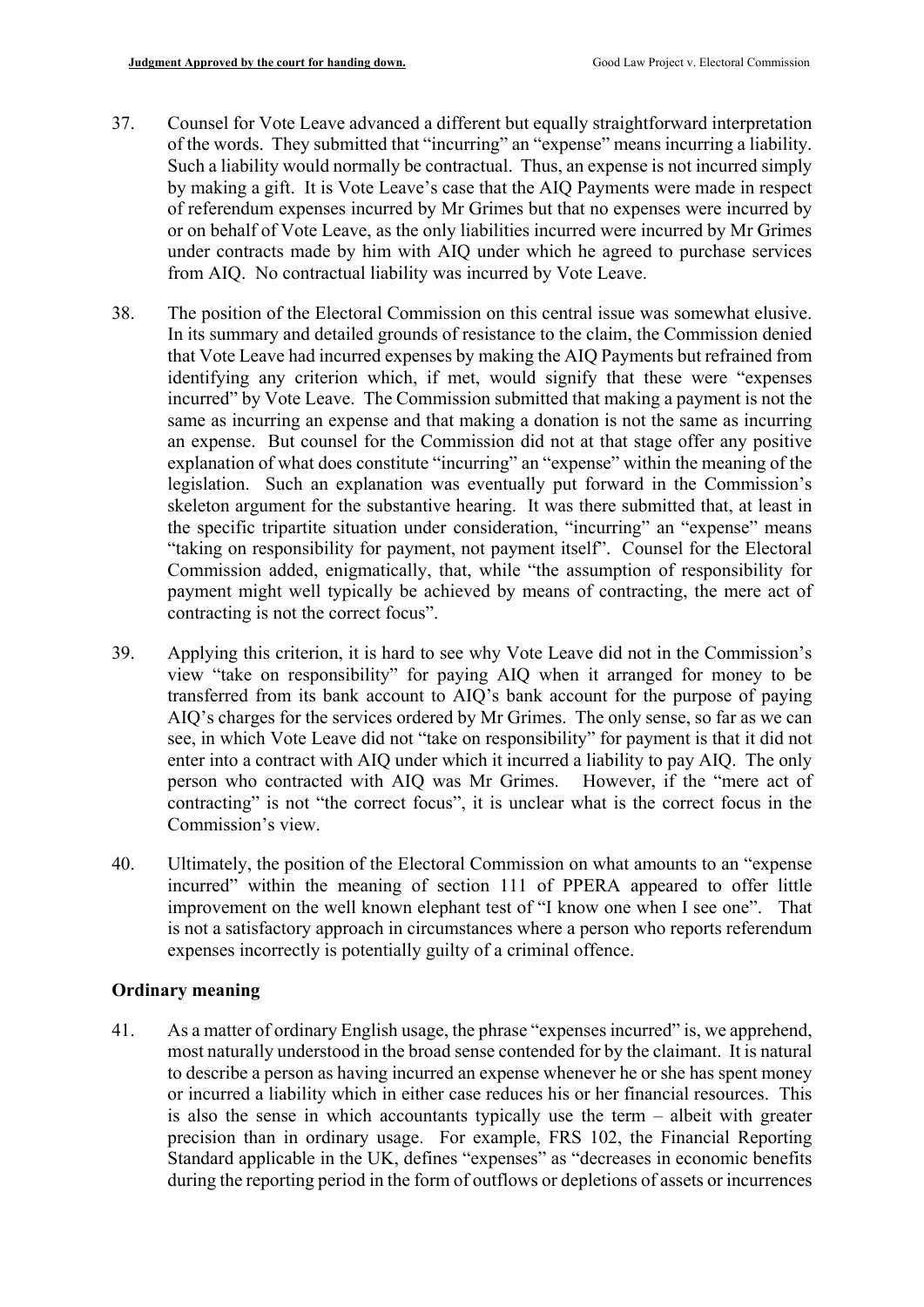of liabilities that result in decreases in equity, other than those relating to distributions to equity investors." The concept is similarly defined in the *Conceptual Framework*  standard accounting concepts in verifying that the return gives a true and fair view of *for Financial Reporting* issued by the International Accounting Standards Board. Under section 121 of PPERA, a permitted participant who incurs referendum expenses exceeding £250,000 during any referendum period is required to appoint an auditor to prepare a report on its return to the Electoral Commission. It would be reasonable to expect an auditor appointed for this purpose, unless otherwise instructed, to apply the expenses incurred by the permitted participant during the referendum period.

- "referendum expenses" to expenses which there is a liability to pay, the legislation 42. We do not accept that as a matter of ordinary language incurring an expense means the same as incurring a liability, as was argued on behalf of Vote Leave. An "expense" and a "liability" are different concepts. Certainly, someone who, for example, purchases goods under a contract and thereby incurs a liability to pay for them would naturally be said to have incurred an expense. But so too would someone who makes a donation to a charity. In the ordinary meaning of the words an expense can just as well be incurred by making a payment voluntarily without any obligation to do so as by undertaking an obligation to make a payment: the value of the person's assets is equally diminished in each case. It is also to be expected that, if the intention were to restrict the meaning of would say so expressly and that the word "liable" or "liability" would appear in the definition.
- question of whether an expense that has been incurred is deductible in calculating profits for tax purposes. In calculating the profits on which a barrister is liable to pay incurred at least partly for a private purpose (of providing charitable assistance to other barristers in need) and not wholly and exclusively for purposes of the barrister's trade. barristers in need) and not wholly and exclusively for purposes of the barrister's trade.<br>But we see no reason why HM Revenue, or anyone else, would dispute that the barrister 43. Counsel for Vote Leave put forward as a counter-example a donation made by a barrister to the Barristers' Benevolent Association and submitted that it is unlikely that HM Revenue would treat the barrister as having incurred an expense. But this seems to us to conflate the question of whether an expense has been incurred with the different income tax, an expense is only deductible if it was incurred wholly and exclusively for purposes of the barrister's trade. A donation to the Barristers' Benevolent Association would not satisfy that test and would undoubtedly be regarded by HM Revenue as had incurred an expense. It is just that the donation would be regarded as a private and not (or not wholly and exclusively) as a professional expense.
- "expenses incurred" is incapable of being used in the narrower sense contended for by Vote Leave such that only a sum of money which a person becomes liable to pay 44. Nevertheless, we would not go so far as to say that as a matter of language the phrase (typically by making a contract) is to be regarded as an expense incurred by that person. We accept that, if other indications of legislative intention pointed strongly in that direction, the phrase could be construed in this sense.

#### **Meaning in other contexts**

45. Where words are capable of being used in more than one sense, it seldom if ever helps in deciding what the words mean in a particular context to examine how they have been interpreted in another, different context. Thus, the fact that, for example – as counsel for the claimant pointed out – gifts (including gifts to charity) may constitute "expenses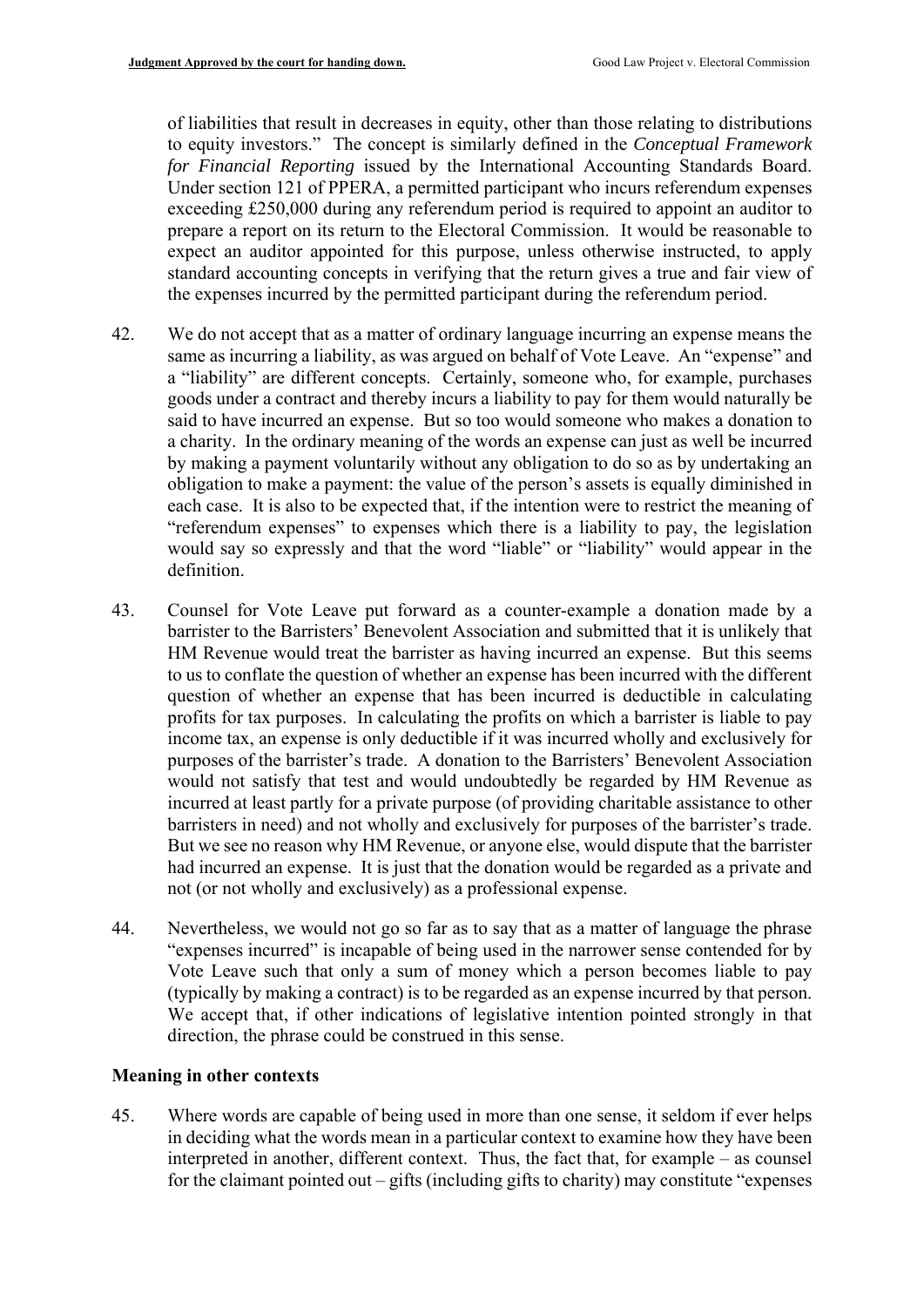incurred" by a company for the purpose of the Corporation Tax Act 2009, sections 1298-1300, does no more than confirm that the phrase can be used to include gifts. It does not provide a reason to conclude that the words have the same meaning in section 111 of PPERA.

 PPERA any assistance is to be gained from analysing other electoral legislation. On behalf of Vote Leave Mr Straker QC submitted that electoral legislation has always which give rise to a cause of action against the person who incurred the expense. Mr incurred by the candidate on account of or in connection with or incidental to the 46. We also do not think that in ascertaining what the phrase means in section 111 of recognised that "expenses incurred" in connection with an election represent liabilities Straker referred, in particular, to sections 72-79 of the Representation of the People Act 1983, which still governs spending at elections. As originally enacted, section 72(2) of that Act provided that "a contract by which any election expenses are incurred shall not be enforceable against a candidate at the election unless made by the candidate himself or by his election agent." Sections 73 and 74 required (with certain exceptions) every payment made in respect of election expenses, including any personal expenses election, to be made by or through the candidate's election agent. Section 73(4) as originally enacted stated that:

> "All money provided by any person other than the candidate for any election expenses, whether as gift, loan, advance or deposit, shall be paid to the candidate or his election agent and not otherwise."

 and no expense shall be incurred by a candidate at an election or his election agent ... in respect of the conduct or management of the election" in excess of a specified Section 76(1) set a limit on election spending by providing that "[n]o sum shall be paid maximum amount.

 which arises in the present case of how to analyse a tri-partite situation in which a third campaign funds to another. The situation is not analogous to a referendum where many 47. These provisions certainly indicate that, in the context of the 1983 Act, expenses may be incurred by making a contract and that the incurring of an expense does not necessarily coincide with the payment of an expense. The same is true, as we will soon discuss, under PPERA. But we can see nothing in the 1983 Act to indicate that a person who makes a donation to a candidate does not thereby incur an expense. The difficulty party pays a supplier directly for goods or services purchased by a campaigner does not arise under the 1983 Act. The problem is avoided under the 1983 Act by the provisions which require all donations to be paid to the candidate or his election agent and all payments of election expenses to be made by or through the candidate's election agent. Payments made directly to a supplier by a third party are therefore prohibited. Under these arrangements it does not matter whether such payments would be treated as expenses incurred by the third party and the statutory provisions do not bear on that question. Nor does any question arise under the 1983 Act of whether a donation constitutes an election expense. The object of an election campaign is the election of a particular candidate and there is no reason why one candidate would want to donate different individuals and bodies may be campaigning for the same outcome and there is no prohibition against them making donations to each other.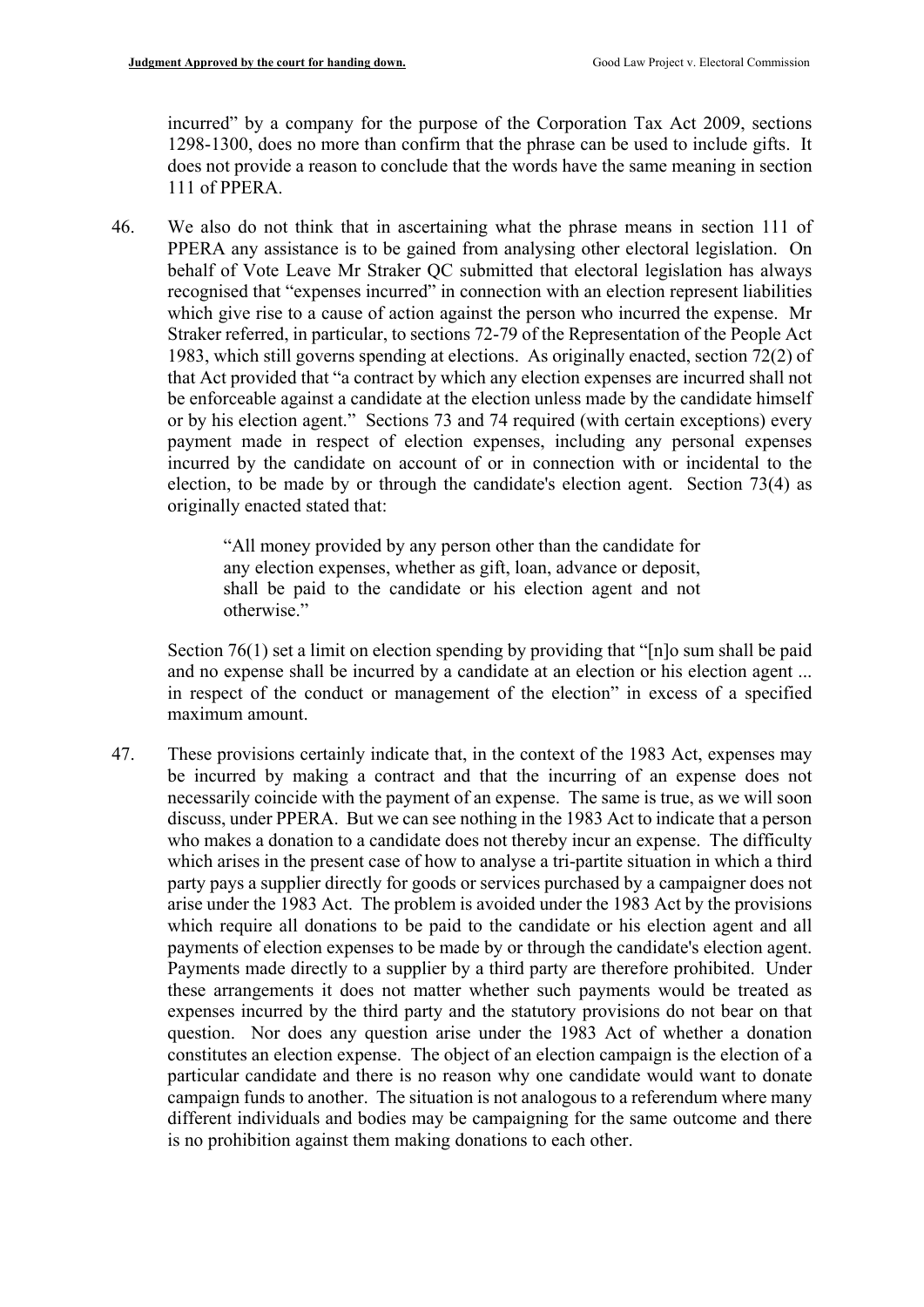48. In these circumstances we do not consider that any inference can be drawn that in the 1983 Act the words "expenses incurred" must be understood to mean liabilities incurred, still less that the words bear that meaning in PPERA.

#### **"Incurring", "paying" and "contracting"**

49. A distinction is drawn in PPERA between "incurring" and "paying" referendum expenses. Thus, section 114(1) provides:

> "No payment (of whatever nature) may be made in respect of any referendum expenses incurred or to be incurred by or on behalf of a permitted participant unless it is made by—

- (a) the responsible person, or
- (b) a person authorised in writing by the responsible person."

Section 115(1) of PPERA provides:

 incurred by or on behalf of a permitted participant during a "A claim for payment in respect of referendum expenses referendum period shall not be payable if the claim is not sent  $to$ —

(a) the responsible person, or

(b) any other person authorised under section 113 to incur the expenses,

not later than 30 days after the end of the referendum period."

 the referendum period. Section 116 deals with what is to happen where a claim is Section 115(2) requires such a claim to be paid not later than 60 days after the end of disputed.

- 50. In addition, the return in respect of referendum expenses which the responsible person is required to make under section 120 of PPERA must contain a statement of "all payments made in respect of referendum expenses incurred by or on behalf of the permitted participant during the referendum period in question", along with a statement of all disputed claims and a statement of any unpaid claims.
- payments in respect of" referendum expenses. They also make it clear that referendum that the payment date falls after the end of the referendum period. It would defeat the object of limiting spending for referendum purposes by any permitted participant if the 51. These provisions differentiate between "incurring" referendum expenses and "making" expenses may be incurred before payment in respect of them is made. The manifest purpose of the provisions is to seek to ensure that the limit on the amount of the referendum expenses which a permitted participant is allowed to incur during the referendum period is not circumvented by delay in payment. Suppose, for example, that during a referendum period a permitted participant purchases some campaign leaflets on terms that payment is due within 30 days of the receipt of an invoice and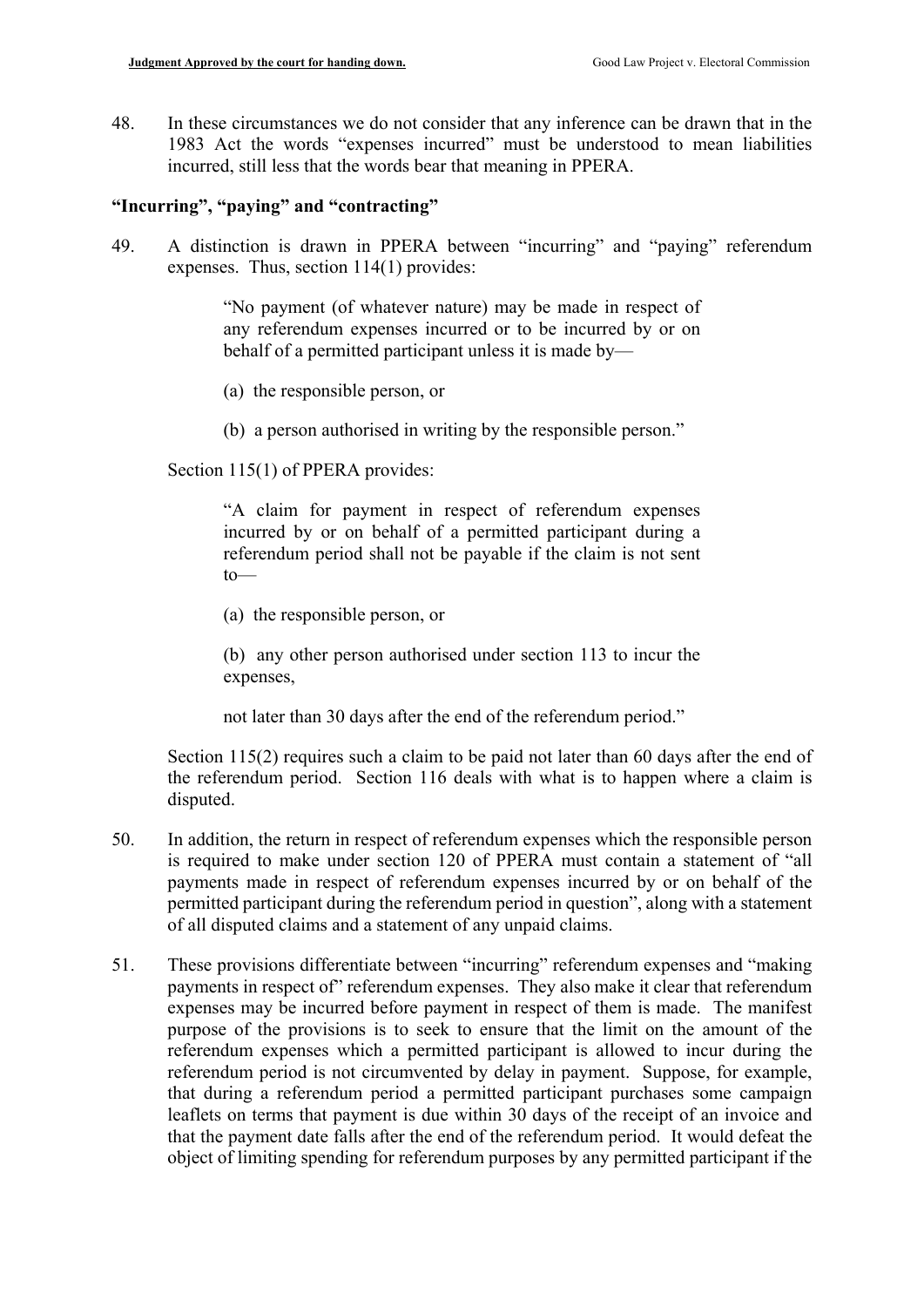expense incurred in purchasing the leaflets were treated as incurred on the date when payment is due or when it is made.

 can never be incurred by making a payment. Nor does it follow that "incurring" between the latter two concepts. For example, para 21 of Schedule 1 of EURA applies 52. It does not follow, however, from the fact that the legislation distinguishes between the concepts of "incurring" and "paying" referendum expenses that referendum expenses referendum expenses means or necessarily involves making a contract under which referendum expenses are payable. Indeed, a distinction is also drawn in the legislation where:

> "(a) a contract is made or an expense is incurred in connection with the referendum, and

> (b) the contract or expense is in contravention of a relevant provision."

 For this purpose a "relevant provision" is defined in para 21(2) as a provision of Part VII of PPERA which prohibits:

"(a) payments or contracts for payments,

(b) the payment or incurring of referendum expenses in excess of the maximum amount allowed by that Part, or

(c) the incurring of referendum expenses without the authority mentioned in section 113(1) of [PPERA]."

It can therefore be seen that in these provisions the concepts of making a contract, incurring an expense and making a payment are all treated as different.

- expense incurred pursuant to a contract is not necessarily incurred at the time when the 53. It may also be noted that on the accounting definition of incurring an expense an contract is made. Suppose that an organisation which is a permitted participant makes a contract to purchase some campaign leaflets, which are then printed and delivered to the organisation a few days later. Applying the accruals principle which is a standard basis of accounting, the expense is incurred when the goods or services contracted for (in this case the campaign leaflets) are received, and not (unless the dates happen to coincide) when the contract is made or when payment for the goods or services is due or when payment is actually made.
- 54. We conclude that the fact that the distinctions which we have noted are drawn in the equally consistent with the claimant's interpretation whereby a payment of money made as a gift to a permitted participant is an expense incurred by the donor or with Vote Leave's interpretation whereby an expense is incurred only when a liability is incurred. legislation does not provide an answer to the question in dispute in this case. They are

#### **Expenses and donations**

55. The most substantial argument made on behalf of the Electoral Commission and endorsed by Vote Leave is that PPERA imposes separate controls on referendum expenses and on donations and that it would be inconsistent with the scheme of the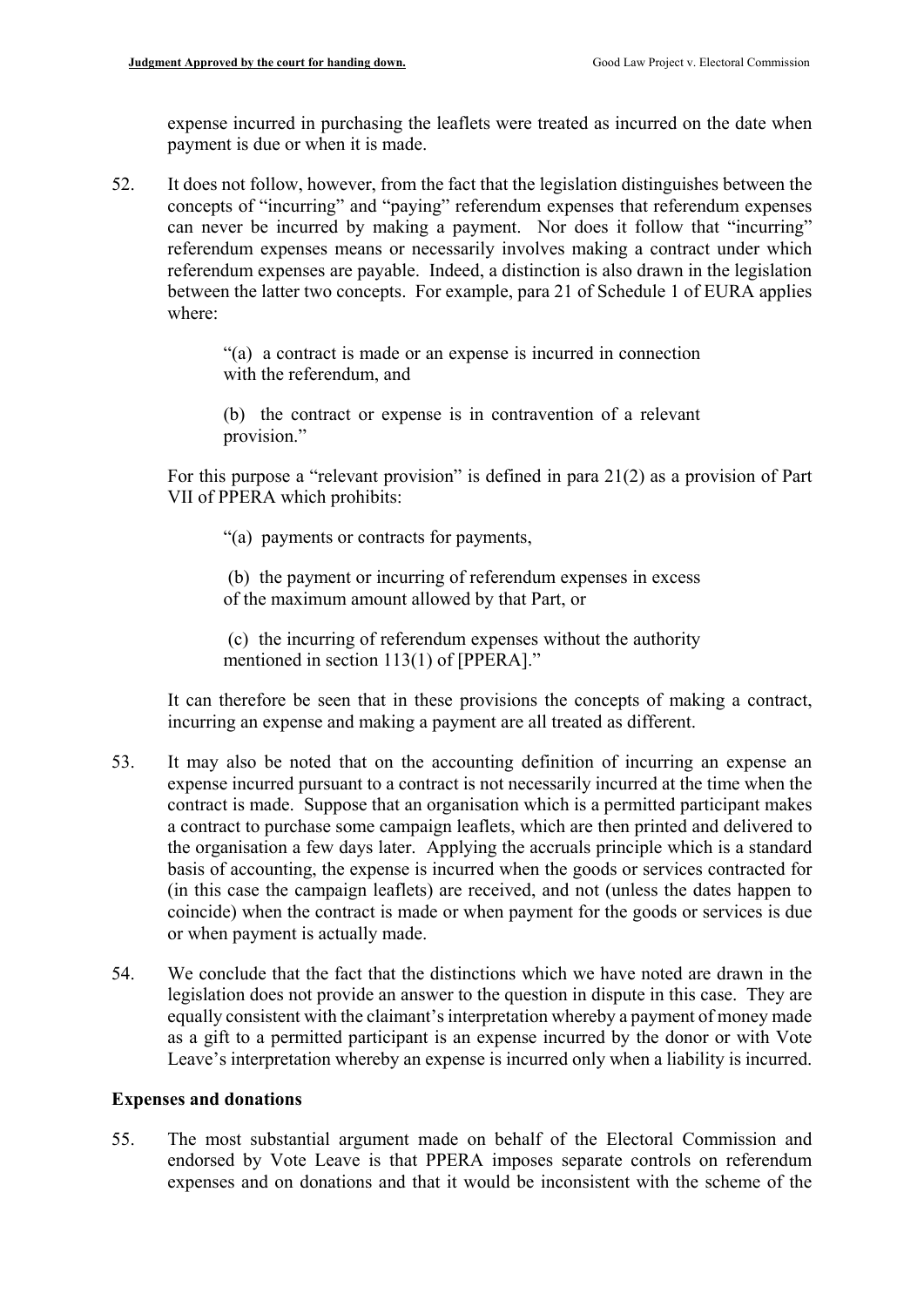its interpretation of the phrase "referendum expenses" and its view that the AIQ cannot also be a referendum expense incurred by the donor (except by reason of the legislation if donations received by a permitted participant also constituted referendum expenses incurred by the donors. This view of how the legislation is intended to operate seems to us to be fundamental to the approach taken by the Electoral Commission, as Payments were not referendum expenses incurred by Vote Leave unless they were common plan expenses appears to have been driven by a conviction that a donation common plan provisions).

- 56. As described earlier, the legislative scheme includes the following structural features:
	- (1) There is no overall limit on the expenses which may be incurred by all those campaigning for a particular outcome of a referendum.
	- (2) There is a limit on the maximum amount of referendum expenses which any one individual or body may incur.
	- the only restrictions concern the persons from whom donations may be accepted (3) By contrast, there is no limit on the amount which an individual or body may donate nor on the amount of donations which an individual or body may receive; by a permitted participant.
	- (4) A permitted participant is required to file a return reporting details of (a) payments in respect of referendum expenses incurred by the participant and (b) donations received by the participant. By contrast, there is no requirement on a donor to report information to the Electoral Commission.
- 57. Counsel for the Electoral Commission submitted that it is implicit in this scheme that a donation is not intended to be classified as a referendum expense incurred by the donor. At a textual level they also emphasised that, in the language used by the legislature, the donor "spends money" or "transfers money or other property" and does not "incur expenses". In particular, the term "donation", in relation to a permitted participant, is defined in Schedule 15, para 2(1) as including:

"(c) any money spent (otherwise than by or on behalf of the permitted participant) in paying any referendum expenses incurred by or on behalf of the permitted participant;"

 A contrast is drawn in this provision between the referendum expenses which are incurred by or on behalf of the permitted participant and the money spent by a donor in paying such expenses. The implication – it was suggested – is that individuals or bodies who make donations of this kind do not thereby themselves incur referendum expenses.

 not necessarily or as a general rule involve incurring referendum expenses. It is clearly participants should, just by reason of that fact, have to register as a permitted participant 58. We agree that it is implicit in the scheme of the legislation that making a donation will not intended that anyone who donates more than £10,000 to one or more permitted themselves and make a return to the Electoral Commission. It is equally clear that there is not intended to be any overall restriction on the total amount of donations as such which a permissible donor may make. Had Parliament intended to impose such a requirement or restriction, it is reasonable to assume that it would have done so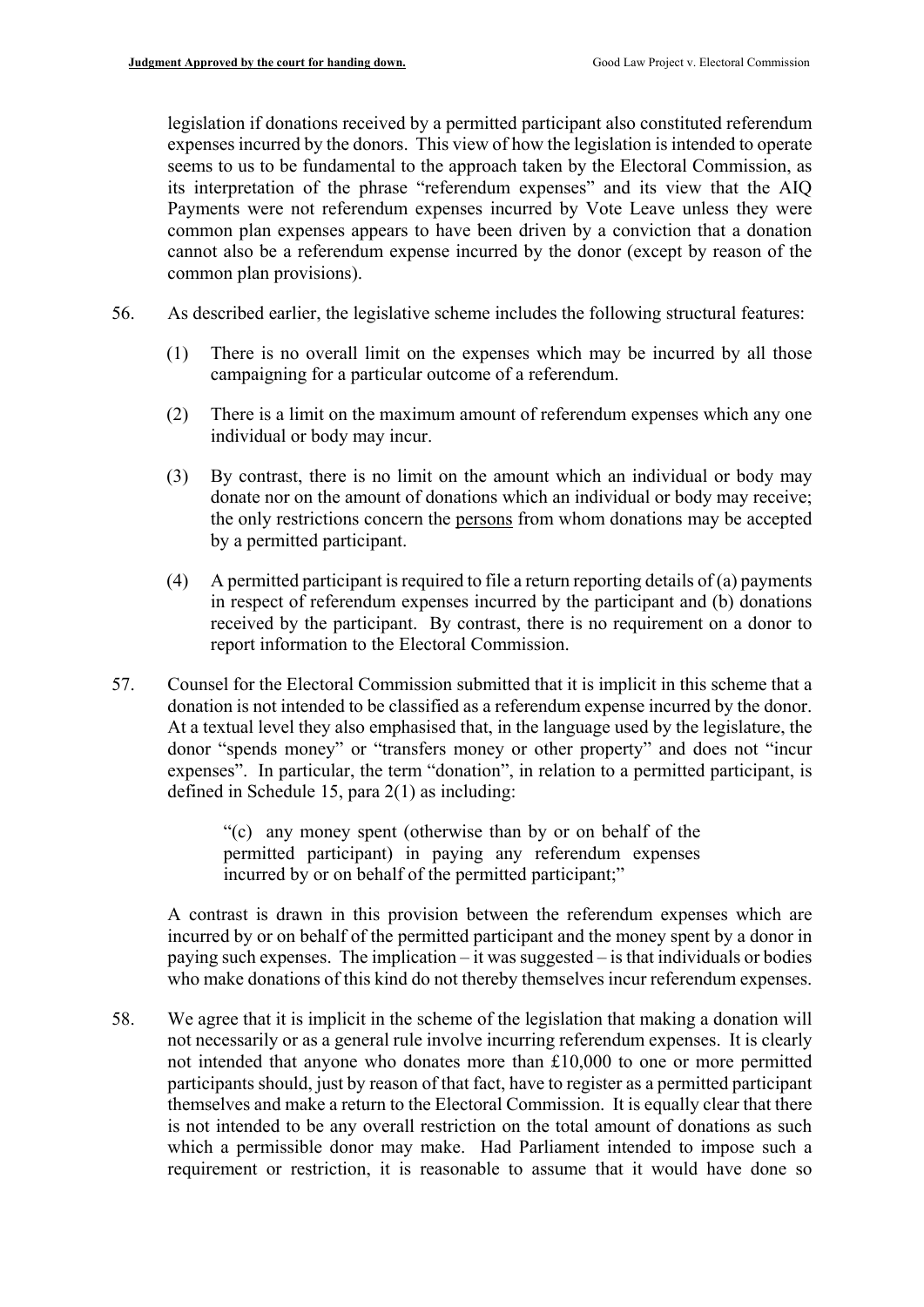deduce from the scheme or the text or the purpose of the legislation that the same referendum expense. Indeed, had that been the intention, it might also reasonably be explicitly and directly and not tacitly and indirectly. But we do not think it possible to transaction can never constitute both the making of a donation and the incurring of a expected that the legislation would say so in terms.

 of view of the recipient. There is no reason in principle or based on the structure or point of view of the donor. That is particularly so when, as the Electoral Commission spent in paying referendum expenses incurred by a permitted participant demonstrate that such expenditure cannot also constitute a referendum expense incurred by the 59. It does not follow from the fact that separate sets of rules apply to donations made to permitted participants and to referendum expenses incurred by permitted participants that there cannot be transactions to which both sets of rules apply. The rules governing donations in Schedule 15 of PPERA look at the transactions in question from the point terms of the legislation why some transactions which constitute donations seen from this point of view should not constitute referendum expenses when looked at from the has emphasised, the legislation does not prohibit one permitted participant making donations to another. Nor does the fact that donations are defined in terms of spending or transferring money or property and that the definition of a donation includes money donor.

# **Double reporting**

- referendum expense incurred and if a donation made to meet a referendum expense as permitted participants would not actually be campaigners, but merely the financial 60. A related argument made by counsel for the Electoral Commission is that it would result in unnecessary and potentially confusing duplication of reporting if the same payment had to be reported both by the donee as a donation received and by the donor as a incurred by the recipient had also to be reported as a referendum expense incurred by the donor. It was argued that this would mean that many of those required to register backers of campaigners. It was further submitted that this would make returns far from transparent and that the public would be given a confused picture of referendum expenses because the reported figures for expenses incurred would be mixed up with campaign funding by donors and there would be replication of the same expenses in the returns of the donor and the donee. The upshot would be an increased regulatory burden without any discernible benefit.
- need for separate rules designed to prevent the acceptance of donations from which determine who is eligible to be a permitted participant. If the position is, not be sufficient to prevent the acceptance of donations from impermissible foreign sources. To achieve that aim, rules are needed which restrict the persons from whom 61. Again, it seems to us that this argument has force as a reason why it cannot sensibly have been intended that all donations should also constitute referendum expenses. If every donation was a referendum expense incurred by the donor, there would be no impermissible donors, as the suitability of donors would be controlled by the rules however, that many donations do not constitute referendum expenses, the controls on donations serve a useful purpose even if there is some overlap between the regimes. In such a situation the restrictions on who is eligible to be a permitted participant would funding may permissibly be accepted and – in order to police that restriction – which require individuals or bodies that incur a significant level of referendum expenses to report the sources of their funding.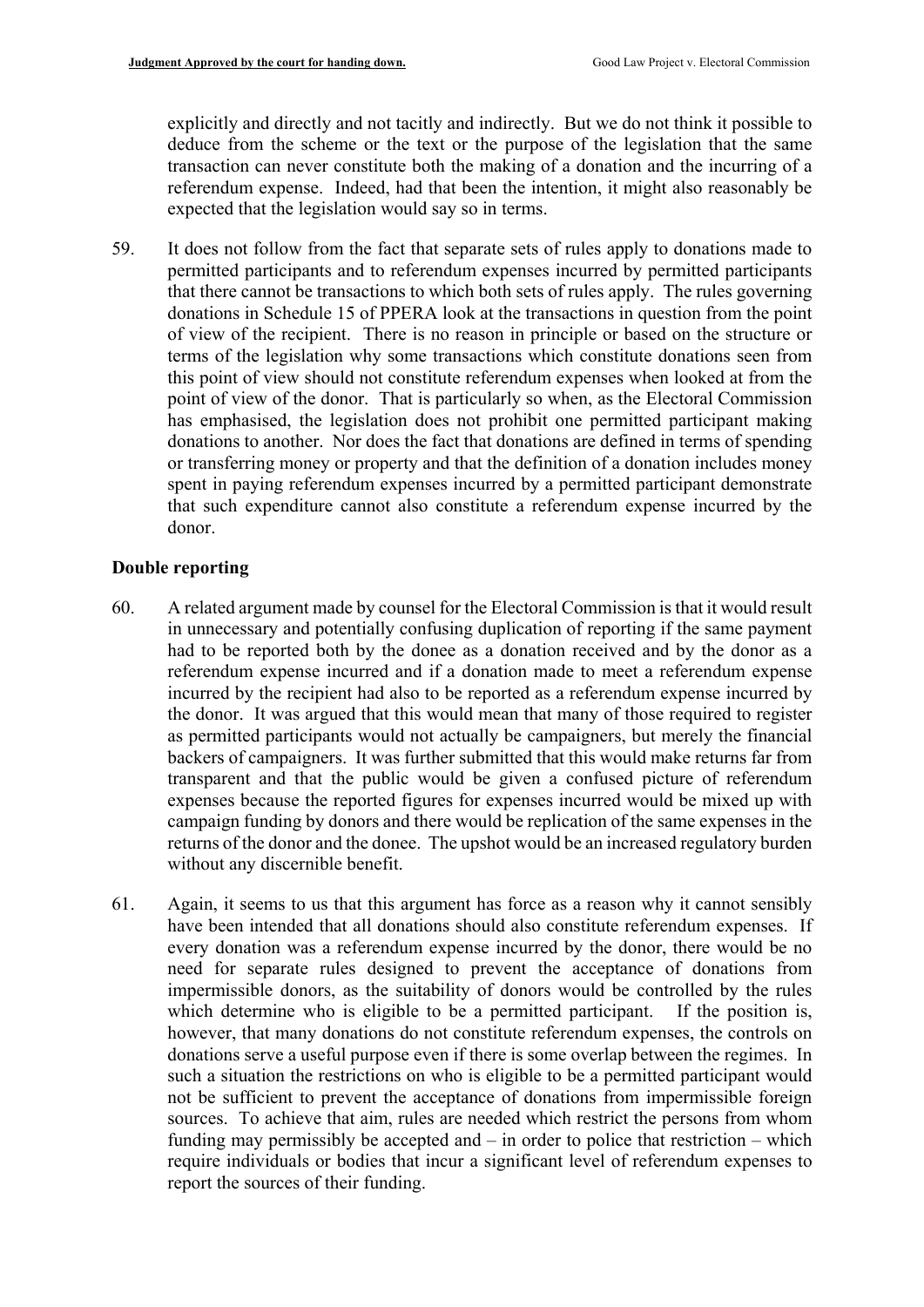- 62. We cannot see that it matters if the consequence of having two sets of rules is that some permitted participant from making a donation to another permitted participant. A donor payments or other transactions are required to be reported as donations by the recipient and as referendum expenses by the donor. As already discussed, the two regimes are looking at the transactions from different points of view. Nor do we see any substance in the suggestion that treating some donations as referendum expenses would present a confused picture to the public because it would mix up expenses incurred by campaigners with campaign funding by the financial backers of campaigners. This assumes that there is a clear distinction between campaigners and people who provide financial backing to campaigners. Yet on the Electoral Commission's own case there is no such clear distinction. As already noted, the legislation does not prohibit one may therefore itself be a campaigner.
- is not a term used in the legislation itself. The legislation does not limit expenses that participant", (b) is a "permitted participant" or (c) is a "designated" organisation may incur during the referendum period. To be "referendum expenses" qualifying expenses 63. In any case, while there is nothing wrong with the Electoral Commission using the term "campaigner", as it has in its published guidance, as a popular description of someone who engages in activities intended to promote a particular outcome of a referendum, it may be incurred by "campaigners". The relevant restrictions are on the amount of referendum expenses which an individual or body who (a) is not a "permitted do not even need to be incurred in connection with the conduct or management of any campaign; it is sufficient that they are incurred "otherwise in connection with promoting or procuring" a particular outcome in relation to any question asked in the referendum (see the second limb of the definition of "for referendum purposes" in section 111(3) of PPERA). If expenses satisfy this test, they are subject to the statutory spending limits whether or not the person who incurs them would popularly be described as a "campaigner" or as the "financial backer" of a campaigner (another term which does not appear in the legislation).
- permitted participants may each incur referendum expenses in connection with the same that may be incurred by each permitted participant individually, not the aggregate of of the referendum. Thus it is not the aim of the legislation to measure or monitor the total amount of referendum expenses incurred in promoting each outcome. In these circumstances there is no reason to presume that the same transaction should never have 64. We also see no objection in principle to an analysis which has the consequence that two purchase of goods or services. As already discussed and as counsel for the Electoral Commission themselves emphasised, Parliament has capped the referendum expenses referendum expenses that may be incurred by all those promoting a particular outcome to be reported as a referendum expense in the return of more than one participant. Indeed, the common plan provisions mentioned earlier specifically require that in some circumstances there should be such double reporting.

# **Distinguishing among donations**

 observe in return for receiving the donation(s). The donor thereby incurs a legal 65. It is notable that, even on Vote Leave's interpretation, "expenses" may be "incurred" in making a donation. It is perfectly possible, and by no means uncommon in the case of charitable donations, for a potential donor to enter into a contract with a prospective donee under which the donor agrees to make one or more donations, either unconditionally (under a deed of covenant) or on terms which the donee agrees to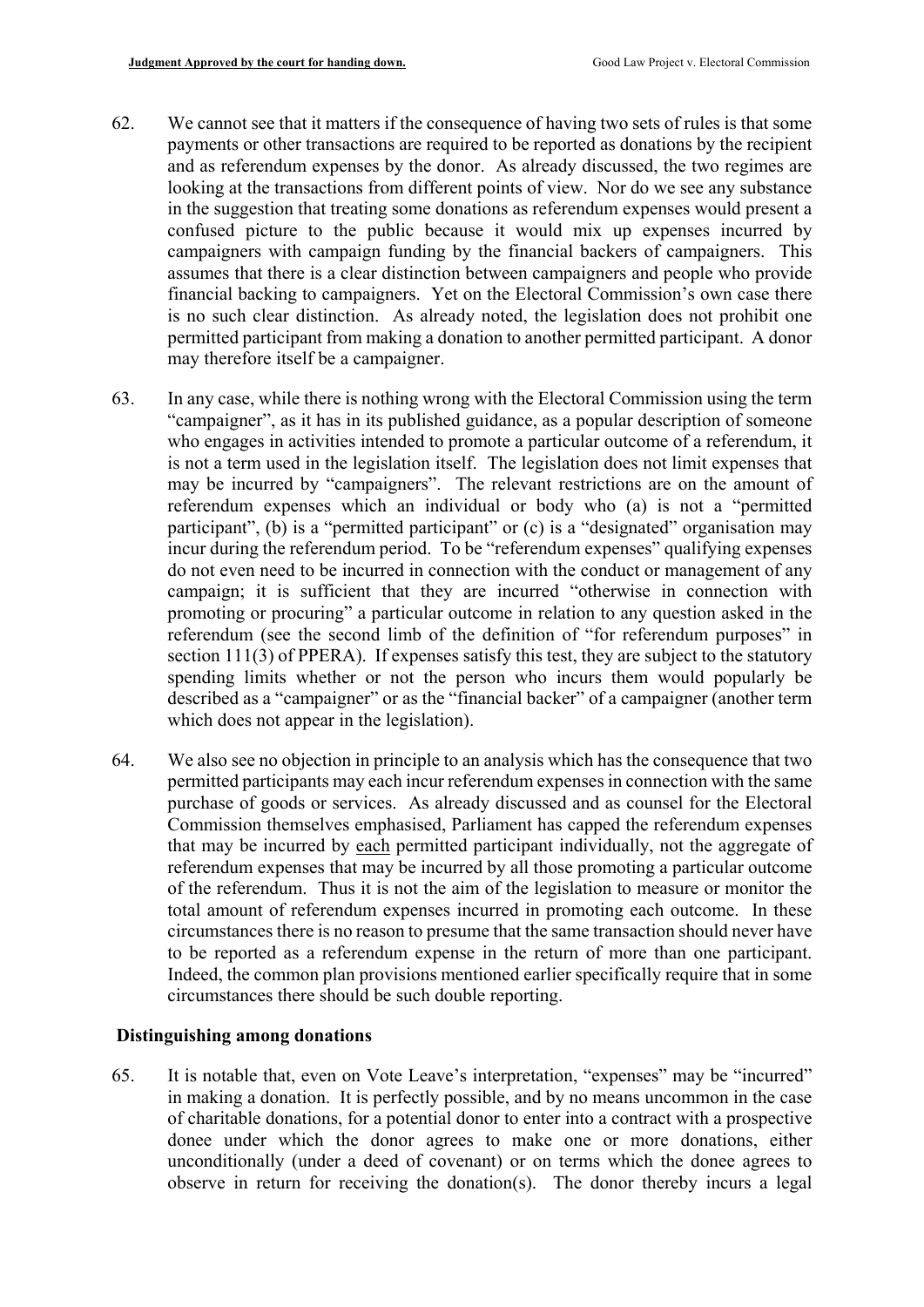made pursuant to a contractual liability are capable of constituting referendum liability which, on Vote Leave's interpretation, amounts to "incurring expenses". It is another objection to this interpretation that there is no obvious reason why, if donations expenses, other donations should not be.

- not follow that these expenses are "referendum expenses". That will only be so if the incurred in connection with promoting or procuring a particular outcome in relation to 66. Of course, even if some or all donations are "expenses incurred" by the donor, it does expenses are also "qualifying" expenses (i.e. expenses falling within Part I of Schedule 13 of PPERA) and incurred "for referendum purposes". As we have noted, the definition of "for referendum purposes" is very broad and encompasses any expenses any question asked in the referendum. It is hard to imagine that anyone would make a donation to a permitted participant unless they were motivated by a shared desire to promote a particular outcome in relation to such a question. Accordingly, if any donations to a permitted participant constitute "expenses incurred" by the donor, those expenses will almost inevitably have been incurred "for referendum purposes". Whether or not they are "referendum expenses" will therefore depend on whether they are "qualifying" expenses.
- of "referendum expenses" cannot be determined without also considering the scope of 67. What this shows is that the meaning of the words "expenses incurred" in the definition the other elements of the definition. In particular, in determining whether the words "expenses incurred" should be interpreted broadly as encompassing all donations (as the claimant has argued) or given the narrower interpretation contended for by Vote Leave, a key question is whether, if the words are understood in the broader sense, the second element of the definition which requires the expenses to be "qualifying" expenses provides a rational basis for discriminating among donations and classifying some donations made for referendum purposes but not others as "referendum expenses" incurred by the donor.

# **Qualifying expenses**

- 68. As noted earlier, expenses are "qualifying" expenses falling within Part I of Schedule conferences or other dealings with the media, transport of persons to any place with a view to obtaining publicity in connection with a referendum campaign and rallies and 13 of PPERA if they are incurred "in respect of any of the matters set out in the following list". The list that follows includes referendum campaign broadcasts, advertising of any nature, unsolicited material addressed to electors, other campaign material, market research, the provision of services or facilities in connection with press other events connected with a referendum campaign.
- 69. The Electoral Commission has advanced an argument that, even if (contrary to its primary position) the payments in issue in this case were expenses incurred by Vote Leave, they were not incurred "in respect of" advertising but only in respect of making donations to Mr Grimes. Counsel for the Commission submitted that a distinction should be drawn in this regard between "proximate connection" and "ultimate association". Even if the AIQ Payments were ultimately used to purchase advertising, this was not their proximate function. Consequently, they do not fall within Part I of Schedule 13 of PPERA.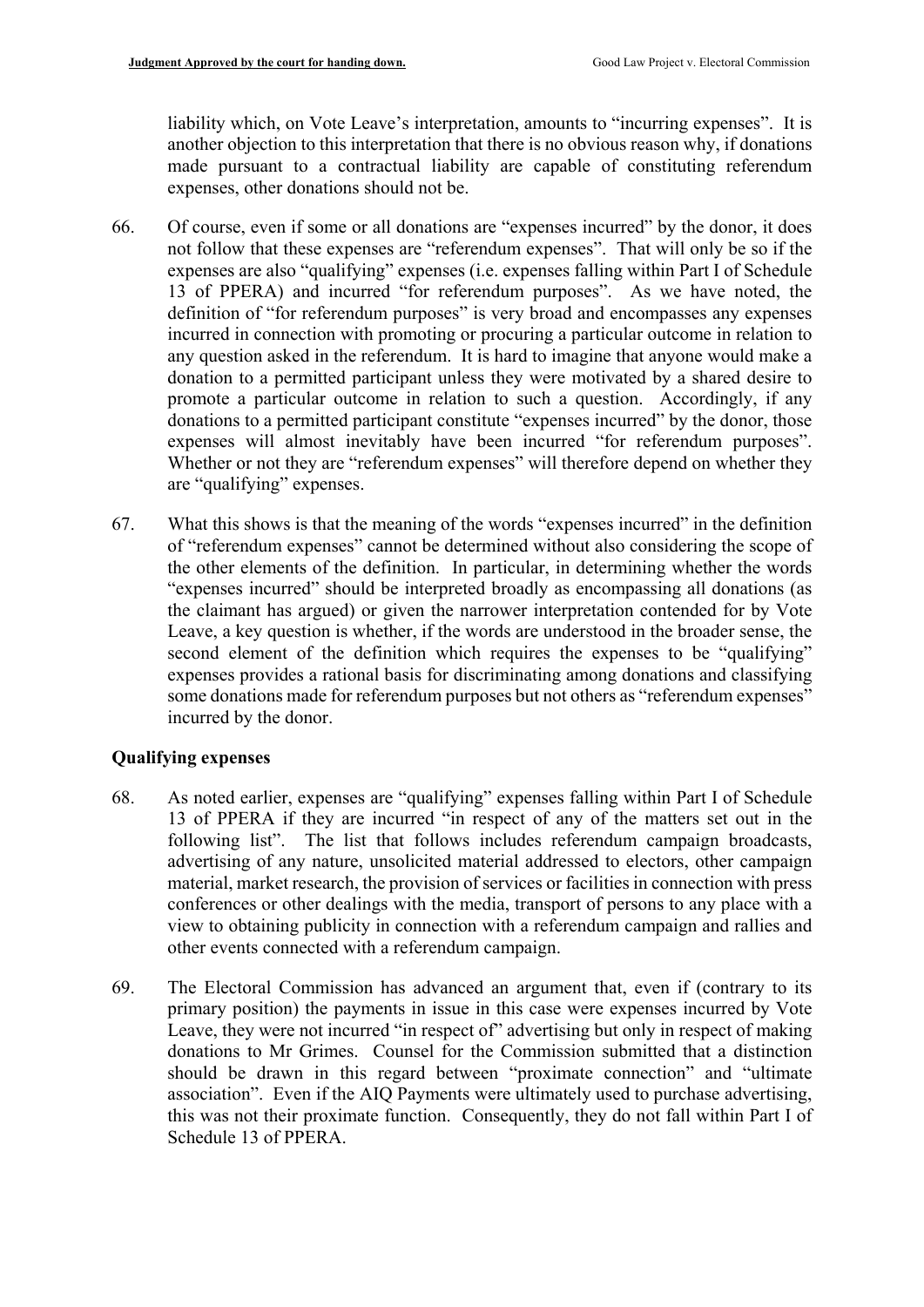- 70. We agree that it is necessary to distinguish between cases where the connection between the incurring of expenses and a qualifying matter listed in Part I of Schedule 13 is sufficiently close or proximate for it to be said that the expenses were incurred "in respect of" that matter and other cases where the connection is too remote to satisfy this requirement. If, for example, a person donates money to a permitted participant to be used for any referendum purpose that the donee wishes and the donee subsequently decides to spend the money on buying advertising, it would be plausible to say that the donor had not paid money or incurred expenses "in respect of" advertising, even though that was what the donation was ultimately used for.
- services would plainly be incurred "in respect of" advertising. But the words "in respect expenses incurred and the qualifying matter is less direct. In *Albon v Naza Motor*  71. By contrast, the expenses incurred by someone who purchases and pays for advertising of" are wide words, apt also to include cases where the connection between the *Trading Sdn Bhd* [2007] EWHC 9 (Ch), para 27; [2007] 1 WLR 2489, Lightman J quoted with approval the observation of Mann CJ in *The Trustees Executors & Agency Co Ltd v Reilly* [1941] VLR 110, 111, a case in the Supreme Court of Victoria, that:

"The words 'in respect of' are difficult of definition, but they have the widest possible meaning of any expression intended to convey some connection or relation between the two subjectmatters to which the words refer."

 makes the payment is not the person who contracted to purchase the services. Indeed, least in the first of these cases, to deny that the payment to the supplier has been made interpretation of the first element of the definition of "referendum expenses", the Commission has been led to attribute an implausible meaning to the statutory language 72. Thus, a payment made to a supplier of advertising services to defray the cost of such services purchased from the supplier seems to us on any reasonable understanding of the words to be a payment made "in respect of" advertising, even if the person who it would also be natural to describe a payment to the purchaser as a payment "in respect of" advertising if it is made specifically in order to fund the purchase of advertising. At "in respect of" advertising seems perverse. Counsel for the Electoral Commission did not put forward any reason for denying that there is a sufficient connection in such a case other than that, on the assumed facts, the payment would constitute a donation to the purchaser for the purposes of Schedule 15 of PPERA. It is apparent that, as with its by its *a priori* conviction that, if a payment is a donation, it cannot be a referendum expense. We have indicated why in our opinion that conviction is misplaced.

#### **Legislative purpose**

 *Environment Agency v Empress Car Co (Abertillery) Ltd* [1999] 2 AC 22, 29-36, a case Hoffmann (who gave the judgment of the House of Lords) made the point that one the rule. In the same way, Mr Gordon QC submitted, in order to determine what 73. Counsel for the Electoral Commission sought to defend its approach by citing concerning the meaning of a statutory provision which imposed criminal liability on a person who "causes ... any ... polluted matter to enter any controlled waters." Lord cannot give a common sense answer to a question of causation for the purpose of attributing responsibility under some rule without knowing the purpose and scope of connection between an expense and a matter falling within Part I of Schedule 13 of PPERA is sufficiently proximate to justify treating the expense as incurred "in respect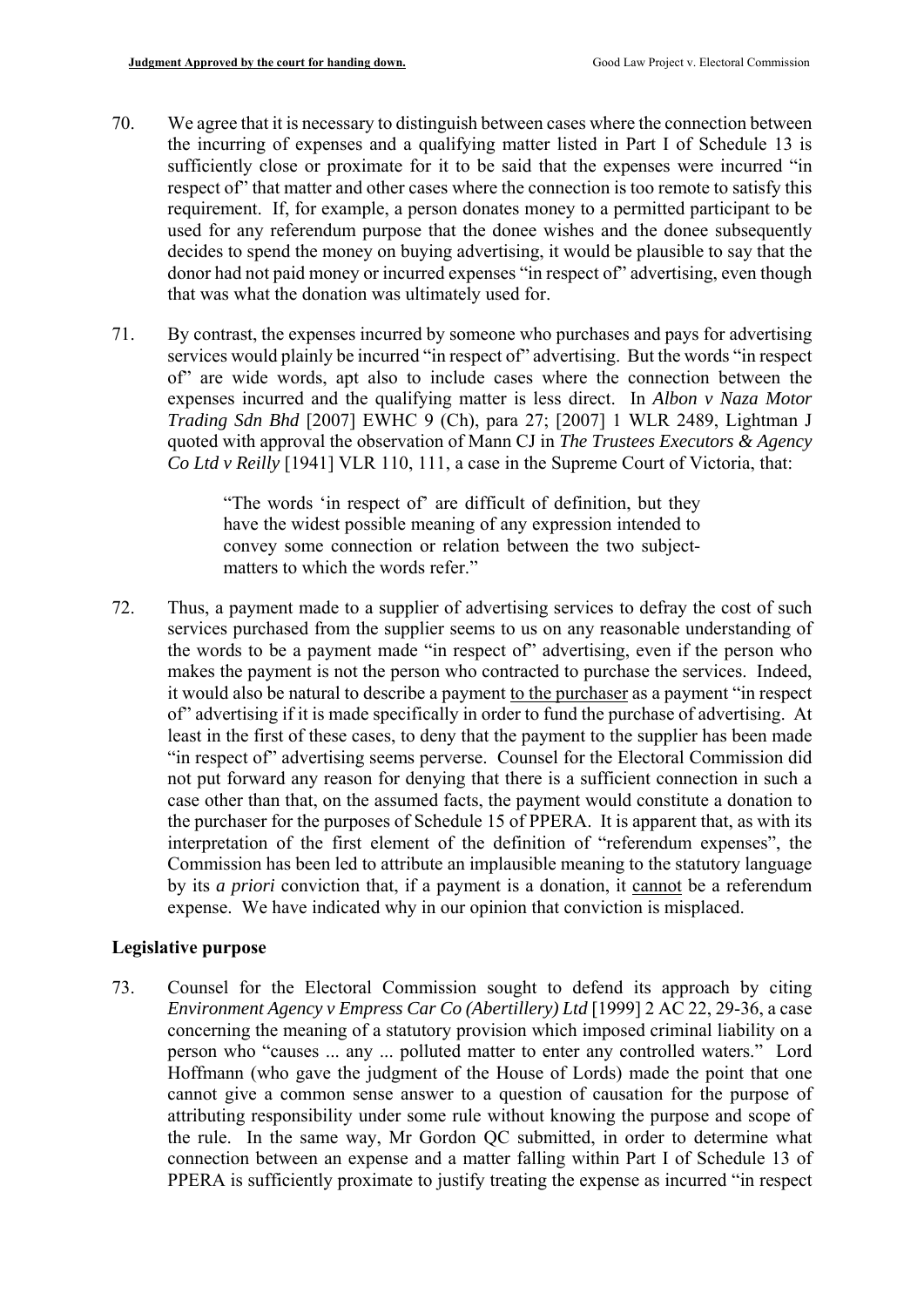of" that matter, it is necessary to have regard to the legislative purpose underlying this requirement.

- us, by any spending which an individual or body chooses to devote to a particular qualifying matter for referendum purposes. It is just as applicable if an organisation permitted participant (B) that B would purchase qualifying goods or services to be used for referendum purposes on the basis that A would pay for them. 74. We agree that it is always necessary in interpreting statutory language to consider not just the ordinary meaning of the words used but the context in which the words appear and the underlying policy of the legislation. However, we do not accept that those considerations justify adopting the implausible interpretation of the words "in respect of", as they are used to define "qualifying" expenses, for which the Commission contended. As noted earlier, the underlying purpose of the restrictions on the amount of referendum expenses which a participant may lawfully incur is to prevent any one individual or body from obtaining disproportionate attention for their views because of the wealth which they have available to spend. That policy is engaged, as it seems to chooses to use its resources to pay for campaign leaflets or advertising which someone else has ordered as where the organisation orders the leaflets or advertising itself. Indeed, it would defeat the purpose of the legislation if an individual or body (A) could go on spending after it had reached its limit by the expedient of agreeing with another
- fund the cost of purchase of those particular goods or services with the aim of promoting or procuring a particular outcome of the referendum. It accords with the policy of the services have already been supplied or whether – as appears to have happened in the for referendum purposes on the basis that A would pay for them.<br>
75. The case where A (with the agreement of  $B<sup>1</sup>$ ) transfers money directly to the supplier to pay for goods or services which B has contracted to buy is, in our opinion, a straightforward case. Not only is A's payment naturally described as a payment "in respect of" the relevant goods or services, but A has chosen to spend its own money to legislation to treat the expenses incurred by A as counting towards its spending quota. It makes no difference in this regard whether the payment is made after the goods or present case – payment is made by A to the supplier before the goods or services have been supplied to B.
- 76. In cases where money is transferred by A to B (rather than directly to the supplier), the critical consideration in terms of the legislative policy is the degree of control which A reason there is to treat the expenditure as counting towards the amount which A is permitted to spend to gain attention for its views. Other policy aims which it is has over how the money is used. The greater the degree of such control, the more reasonable to attribute to the legislature are that it should be possible to establish with certainty whether expenses are qualifying expenses and, as discussed earlier, the avoidance of doubtful penalisation.
- relevant obligation may be owed by A (the donor) or by B (the donee). A relevant 77. In our view the test which best satisfies these criteria is one of legal obligation. The obligation is owed by A where B purchases qualifying goods or services in reliance on the agreement of A to pay or reimburse to B the cost of purchase. Where A transfers

1

 discharge B's debt to C will not be effective to do so unless B has authorised A to pay C on B's behalf (or subsequently ratifies the payment): see e.g. *Crantrave Ltd v Lloyds Bank Plc* [2000] EWCA Civ 127; [2000] QB 917. We have included this qualification because, as a matter of law, a voluntary payment made by A to C to <sup>1</sup><br>subse<br>917.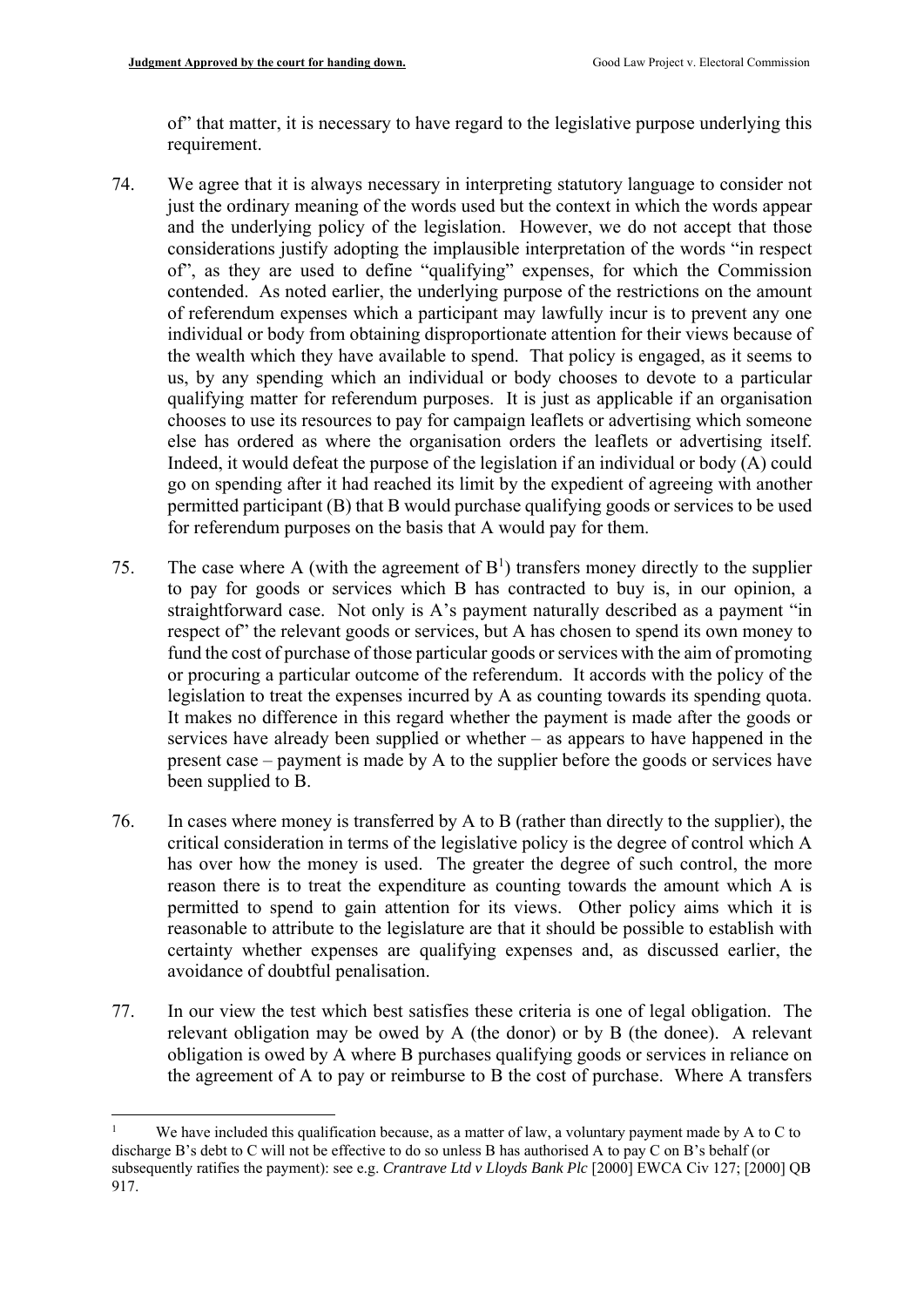money to B in performance of such an obligation, the nexus between A's spending and the goods or services purchased is of such strength as to require treating the expenses incurred by A as part of A's quota.

- policy of the legislation to treat the expenses as counting towards A's spending limit. 78. A relevant obligation is owed by B in circumstances where A transfers money to B on terms which oblige B to use the money to pay for particular qualifying goods or services or to purchase qualifying goods or services of a particular kind. Such an obligation could be contractual or it could be an equitable obligation arising under a specific purpose trust of the type recognised in *Barclays Bank Ltd v Quistclose Investments Ltd*  [1970] AC 567. If A has a legal right to insist that the money is spent by B on a particular matter listed in para 1 of Schedule 13, then not only can it naturally be said that A has incurred expenses "in respect of" that matter, but it again accords with the The position is otherwise if B is free to choose how to spend the money.
- 79. Such a test does not catch cases where the donee merely hopes or expects that the cost a particular campaign purpose. There may be a thin line between cases where a non- interpretation of penal legislation is possible, the narrower interpretation should be of particular referendum spending will be funded or reimbursed or where the donor merely hopes or expects that money given as a donation will be used by the donee for binding understanding exists or a non-binding wish is expressed which (in either case) is in practice likely to be respected and cases where a relevant legal obligation is established. It may be objected that the spending limit can too easily be bypassed if the donor's spending counts towards that limit only where the test of legal obligation is met. Nevertheless, we consider that any less stringent test would be too uncertain in its application and would also infringe the principle that, where more than one preferred.

#### **General and specific donations**

- of the referendum. Such a donation will be an "expense incurred" by the donor "for referendum purposes". But the expense will not be incurred "in respect of" a matter incurred any "referendum expenses". The donation of £1 million which Vote Leave 80. In this way we consider that, while giving the words "expenses incurred" their natural meaning, a coherent distinction can be drawn, which accords with the language and purpose of the legislation, between donations which are referendum expenses incurred by the donor and those which are not. The distinction is between what we will as a shorthand call "general" and "specific" donations. The standard instance of an ordinary, "general" donation is a gift of money made to a permitted participant to be used in whatever way the recipient chooses in seeking to promote a particular outcome falling within Part I of Schedule 13 of PPERA. The donor will therefore not have reported receiving on 13 June 2016 (referred to at para 14 above) would appear to fall in this category.
- particular qualifying goods or services, then the expenses incurred in making such a 81. If, on the other hand, money (i) is paid directly by the donor (by agreement with the donee) to discharge a liability of the donee to pay for goods or services falling within Part I of Schedule 13 of PPERA or (ii) is paid pursuant to an agreement to pay or reimburse the donee for the cost of such goods or services purchased by the donee, or (iii) is given on terms (binding on the donee) that it is to be used to purchase or pay for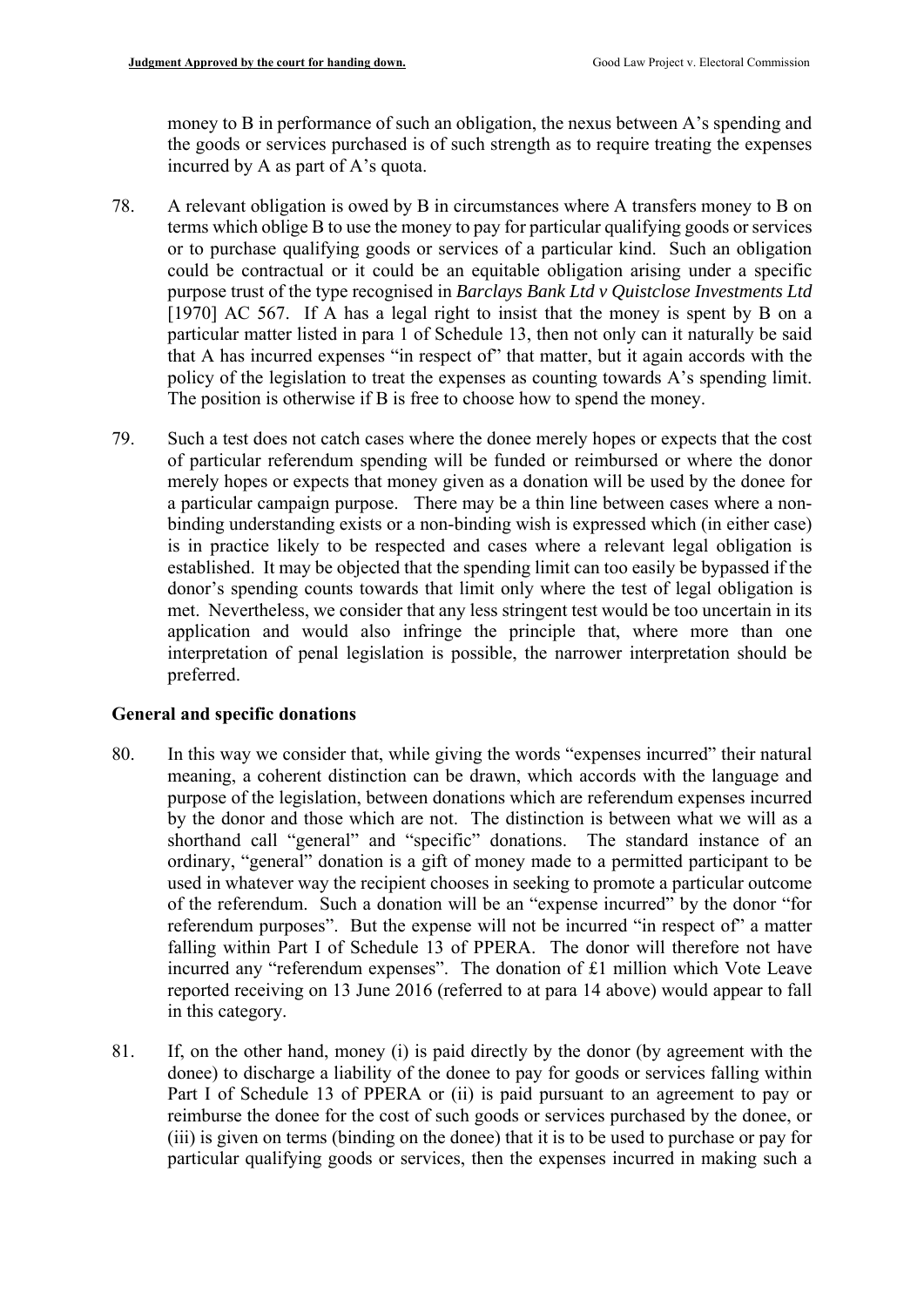"specific" donation are appropriately regarded as incurred "in respect of" a matter falling within Part I of Schedule 13 of PPERA and hence as "referendum expenses".

#### **Travel and accommodation expenses**

- a particular campaign organisation (which is a permitted participant) travel from Travel and accommodation costs are thereby incurred. It is useful to distinguish three 82. An example discussed in oral argument which provides a good means of testing these conclusions is a case involving spending for referendum purposes on travel and accommodation. Suppose that during a referendum campaign volunteers affiliated with London to Birmingham by rail to attend a public meeting and stay in a hotel overnight. different scenarios. In the first (Scenario A) the volunteers pay for their travel and hotel expenses from their own resources and are not reimbursed. In Scenario B the volunteers pay for their travel and hotel expenses themselves but are reimbursed by the campaign organisation. In Scenario C the campaign organisation purchases the train tickets and settles the hotel bill directly so that the volunteers never have to part with any money.
- 83. The matters set out in the list of qualifying expenses in para 1 of Schedule 13 include:

 with a view to obtaining publicity in connection with a "(7) Transport (by any means) of persons to any place or places referendum campaign.

...

 organised so as to obtain publicity in connection with a (8) Rallies and other events, including public meetings ... referendum campaign or for other purposes connected with a referendum campaign.

Expenses in respect of such events include costs incurred in connection with the attendance of persons at such events ..."

Also relevant is Schedule 13, para 2 (headed "Exclusions"), which provides:

"Nothing in paragraph 1 shall be taken as extending to —

...

(c) any expenses incurred in respect of an individual by way of travelling expenses (by any means of transport) or in providing for his accommodation or other personal needs to the extent that the expenses are paid by the individual from his own resources and are not reimbursed to him."

84. The latter exclusion has the effect that in Scenario A the travel and accommodation expenses incurred in connection with the attendance of the volunteers at the event are not qualifying expenses. It also carries the clear implication that the expenses are qualifying expenses in Scenario B, where the travel and accommodation expenses are reimbursed to the volunteers by the campaign organisation. Furthermore, the only sensible interpretation is that they are expenses incurred by the campaign organisation, which has borne the cost, and not by the volunteers. It would make no sense if the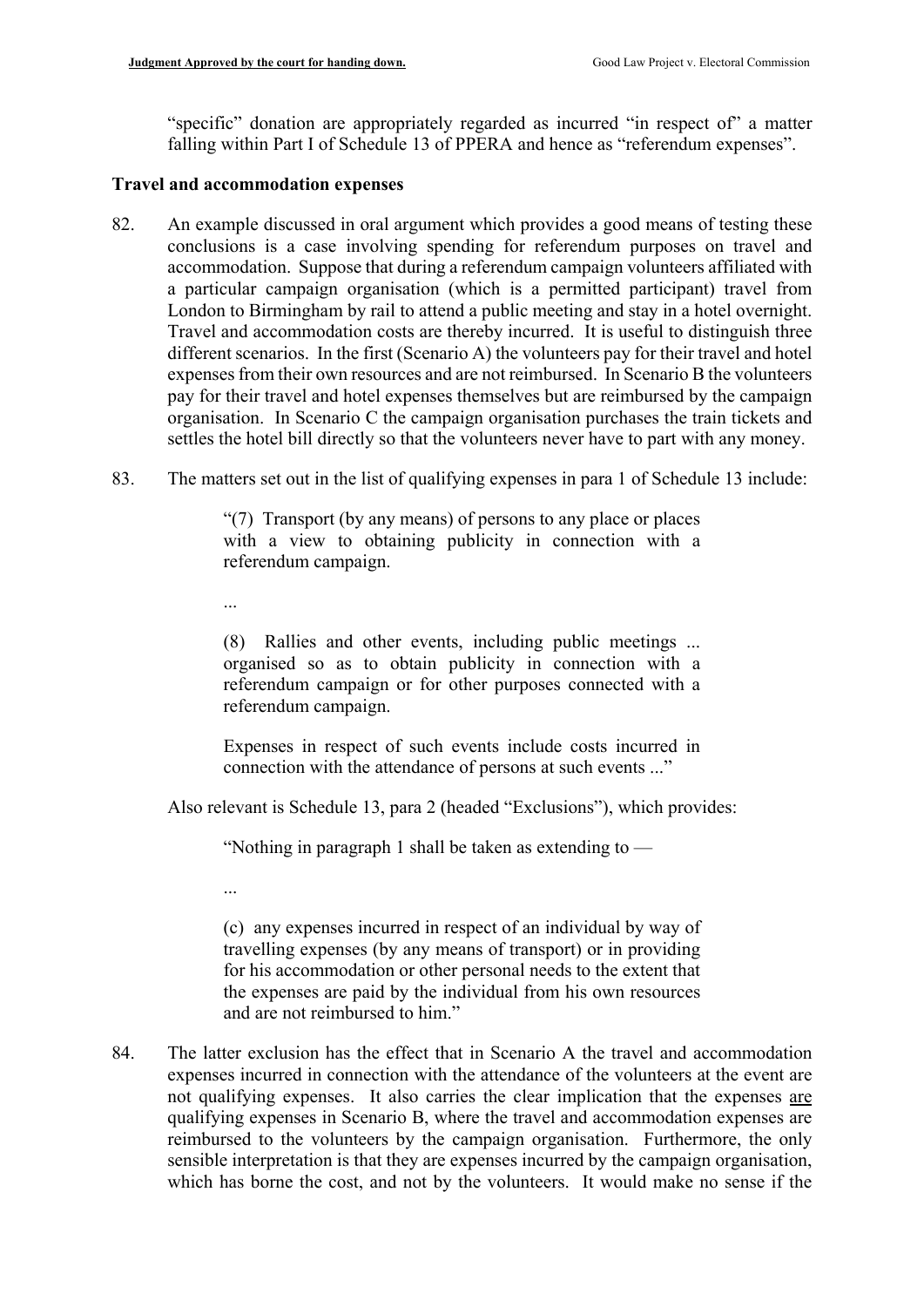not incurred qualifying expenses in Scenario A, where they bear the cost themselves. volunteers were treated as having incurred qualifying expenses in this scenario, where they are reimbursed, when the effect of the exclusion is that they are treated as having Scenario C must logically be analysed in the same way as Scenario B. It would be irrational if the campaign organisation were treated as having incurred qualifying expenses when it funds the travel and accommodation costs by reimbursing the volunteers but not if it does so by paying the costs directly.

85. This analysis coincides with guidance published by the Electoral Commission on 28 April 2016 on "Spending for EU referendum campaigners". The guidance explained that:

> or accommodation (provided you don't reimburse them or "overhead or administrative costs associated with people's travel directly pay for them) don't need to be reported. If you do reimburse or pay directly for people's travel or accommodation costs, including hotel rooms, this will count as referendum spending."

In addition, a list of activities which, according to the guidance, do not "count towards your spending limit" includes:

"people's travel, food and accommodation costs while they campaign, unless you reimburse them or pay for them directly"

- the bill directly with the hotel on their behalf. The latter case seems indistinguishable 86. It is not easy to see how, on the Commission's case in these proceedings, its own guidance can be correct. In Scenario B it is the volunteers who contract with the railway company and the hotel and are therefore contractually responsible for paying their travel and accommodation expenses. The same could be true in Scenario C, if the volunteers book their own accommodation but the campaign organisation then settles from the actual facts of the present case, where Mr Grimes contracted with AIQ to purchase advertising but AIQ's charges were paid directly by Vote Leave.
- 87. When asked to address these scenarios during oral argument, the initial response of Mr Gordon QC on behalf of the Electoral Commission was to decline to do so on the ground that he did not want to comment on hypothetical examples. That response was unconstructive, as the use of hypothetical examples is a standard method for testing the logic of a legal argument. When further pressed and after taking instructions, Mr Gordon submitted that the correct analysis of Scenarios B and C would depend on whether the volunteers were members of the campaign organisation which reimbursed or paid their expenses or of a different organisation. In the former case the expenses would be referendum expenses incurred by the campaign organisation which paid them; but in the latter case the payments would not be expenses incurred by that organisation but donations made to the other organisation of which the volunteers were members.
- 88. No such distinction is drawn in the Electoral Commission's own guidance and we are unable to see any rational basis for it. Mr Gordon was unable to offer one. Such a distinction seems in the first place unworkable in practice since campaign organisations do not necessarily have formal membership criteria and there is nothing to prevent volunteers from assisting more than one organisation. The suggested distinction is also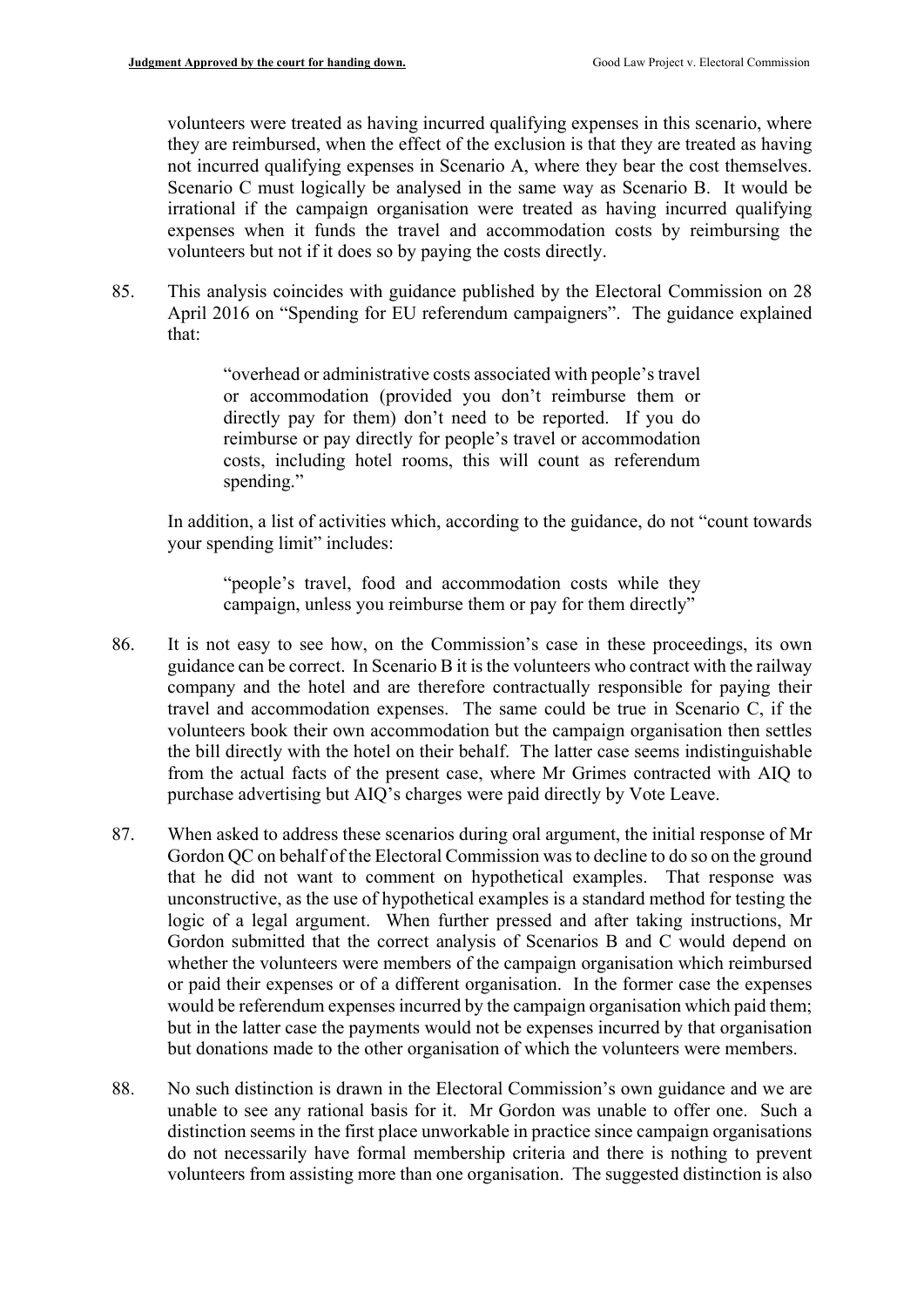campaigning for the same outcome of the referendum. Drawing such a distinction Aristotle's phrase, "maintaining a thesis at all costs".<sup>2</sup> arbitrary as there is nothing in the legislation nor in any interpretation of "expenses incurred" proposed in these proceedings which warrants treating costs incurred in connection with the attendance of persons at a public meeting as expenses incurred by a campaign organisation which funds the costs if the persons attending the meeting are members of that organisation but not as expenses incurred by the campaign organisation if the persons attending the meeting are members of a different organisation would also be a recipe for abuse of the spending restrictions. It is difficult to resist the conclusion that in seeking to draw this distinction the Electoral Commission was, in

- clear and consistent with its overall case. Mr Straker submitted that in Scenarios B and the campaign organisation would be "expenses incurred" by the organisation, as the payments would be discharging liabilities incurred towards the volunteers. 89. By contrast, the analysis put forward by Mr Straker QC on behalf of Vote Leave was C there would inevitably be an agreement between the volunteers and the campaign organisation whereby the organisation agreed to reimburse the volunteers or pay directly for their travel and accommodation expenses. Hence the payments made by Furthermore, the expenses would be "referendum expenses", as they would also be qualifying expenses falling within Part I of Schedule 13 and incurred for referendum purposes.
- incurred by incurring a liability towards a person who makes use of goods or services subject matter to satisfy the second element of the definition. In Scenario C that 90. The interpretation contended for by Vote Leave recognises that an expense may be (the volunteers in this example) even though no liability is incurred towards the supplier of the goods or services (the railway company and the hotel proprietor). But although Vote Leave's interpretation of the phrase "expenses incurred" will in many cases lead to the same result as the claimant's interpretation of the phrase, we do not think that it provides a satisfactory explanation of the scenarios under discussion. In Scenarios B and C we think it plain that the campaign organisation incurs expenses in bearing the cost of the travel and accommodation. The relevance of an agreement to reimburse the volunteers is that it establishes the requisite connection between the expenses and their connection is in our view established even in the absence of any such agreement. If the organisation pays the hotel bill of a volunteer, there seems no good reason why the expenditure should count towards its spending quota only if the payment was previously promised.

#### **The common plan provisions revisited**

91. It is also appropriate to check that our interpretation of the term "referendum expenses" not directly in issue, they are a relevant part of the statutory context. Their clear purpose otherwise be so classified. An interpretation of the basic statutory definition of is consistent with the common plan provisions contained in para 22 of Schedule 1 to EURA. Although the effect of those provisions (summarised at paras 34-35 above) is is to extend the scope of the spending restrictions by classifying as "referendum expenses" incurred by an individual or body certain expenses which would not "referendum expenses" in section 111(2) of PPERA would therefore be open to

<sup>1</sup> Nichomachean Ethics, I.5. 2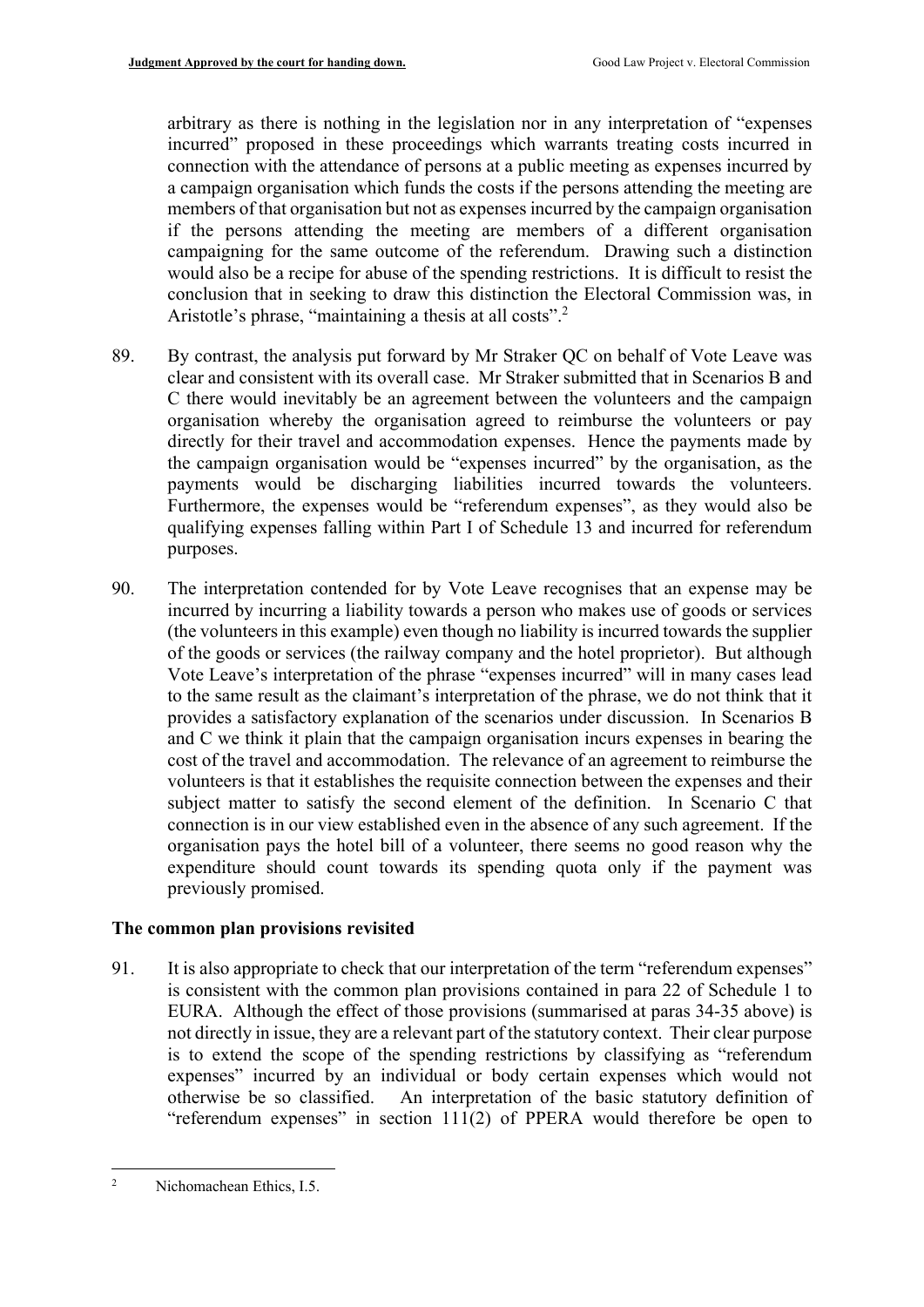objection if it already captured all or most "common plan expenses" and hence made para 22 of Schedule 1 to EURA wholly or largely unnecessary.

- 92. No such objection arises, however, as we interpret the definition of "referendum expenses". The common plan provisions are not confined to a situation of the kind that we have been considering where one individual or body bears the cost of goods or services purchased by another. They apply where two or more individuals or bodies each purchase and pay for separate goods or services bearing the cost themselves but do so in pursuance of a common plan or arrangement. In such cases, in the absence of the common plan provisions, the referendum expenses incurred by each individual or body would not be treated as referendum expenses incurred by the other, as we interpret the basic statutory definition of the term.
- 93. Thus, although on our analysis some referendum expenses incurred by making specific construed it, and serve an additional function. In these circumstances we do not regard the existence of such an overlap as a reason to adopt a narrower interpretation of the donations may also be common plan expenses, the common plan provisions cast the net wider than the definition of "referendum expenses" in section 111(2), as we have phrase "referendum expenses" than is otherwise warranted.

# **Conclusion**

- the definition of "referendum expenses" in section  $111(2)$  of PPERA. The source of its error is a mistaken assumption that an individual or body which makes a donation to a permitted participant cannot thereby incur referendum expenses. As a result of this error, the Electoral Commission has interpreted the definition in a way that is 94. For the reasons given, we conclude that the Electoral Commission has misinterpreted inconsistent with both the language and the purpose of the legislation.
- AIQ. We see no reason to doubt that the payments were, as they were said to be, incurred by purchasing advertising services from AIQ. But it is also clear that, on the "incurred expenses" by making the payments, that those expenses were incurred "in respect of" advertising (one of the matters listed in Part I of Schedule 13 of PPERA) 95. The email communications which we summarised at paras  $12 - 20$  above show that Vote Leave made each of the AIQ Payments (totalling £620,000) at the request of Mr Grimes for the agreed purpose of paying for advertising which Mr Grimes ordered from donations made by Vote Leave to Mr Grimes to meet referendum expenses which he proper interpretation of the statutory provisions as we have analysed them, Vote Leave and that the expenses were incurred "for referendum purposes" within the meaning of section 111(3) of PPERA. They were therefore "referendum expenses" as defined in section 111(2) of PPERA irrespective of whether they were also "common plan expenses" within the meaning of para 22 of Schedule 1 of EURA, as the Electoral Commission has now found.
- 96. It was suggested on behalf of the Electoral Commission that this is not a rational conclusion because Vote Leave could equally well have sent the money to Mr Grimes to enable him to pay AIQ instead of paying AIQ itself directly and that, even on the claimant's case, Vote Leave would then have avoided the regulatory control on referendum expenses because the expenses would not then have been qualifying expenses falling within Part I of Schedule 13 of PPERA. It was suggested that it is not